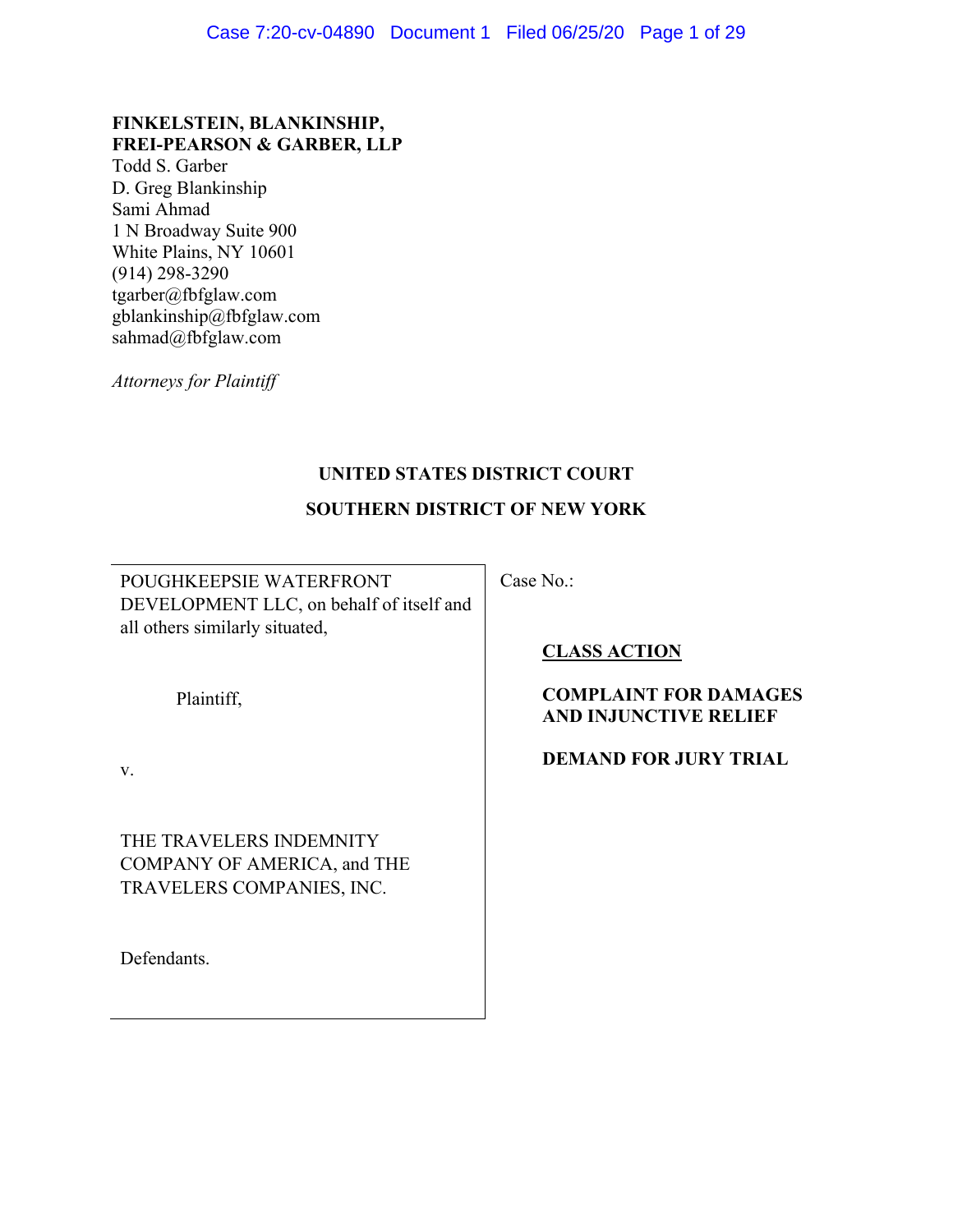### Case 7:20-cv-04890 Document 1 Filed 06/25/20 Page 2 of 29

Plaintiff Poughkeepsie Waterfront Development, LLC ("Poughkeepsie" or "Plaintiff"), by way of Complaint against Defendants The Travelers Indemnity Company of America, and The Travelers Companies, Inc. (collectively, "Travelers" or the "Defendants") alleges as follows:

## **I. INTRODUCTION**

1. In December 2019, the infectious Coronavirus ("COVID-19") disease emerged in Wuhan, China, rapidly spreading to Europe and the United States, reaching New York State by March  $2020.<sup>1</sup>$ 

2. On January 30, 2020 the World Health Organization (the "WHO") declared a public health emergency of international concern. Six weeks later, on March 11, 2020, the WHO assessed COVID-19 as a global pandemic.<sup>2</sup>

3. On March 16, 2020, the White House, the Center for Disease Control and Prevention (the "CDC"), and members of the US national Coronavirus Task Force issued guidance to the American public, titled "30 Days to Slow the Spread" for stopping the spread of COVID-19 in the United States.<sup>3</sup> This guidance advised individuals to adopt extensive social distancing measures, including working from home for all non-essential businesses, avoiding discretionary travel and gatherings of more than 10 people, and staying away from public venues.<sup>4</sup>

<sup>1</sup> *See* Melanie Grayce West, *First Case of Coronavirus Confirmed in New York State*, The Wall Street Journal (March 1, 2020) https://www.wsj.com/articles/first-case-of-coronavirus-<br>confirmed-in-new-york-state-11583111692.

<sup>&</sup>lt;sup>2</sup> See World Health Organization, *WHO Director-General's opening remarks at the media briefing on COVID-19* (March 11, 2020) https://www.who.int/dg/speeches/detail/who-directorgeneral-s-opening-remarks-at-the-media-briefing-on-covid-19---11-march-2020. 3 *See* The Whitehouse, Coronavirus Guidelines for America, *30 Days To Slow The Spread*

<sup>(</sup>March 16, 2020) https://www.whitehouse.gov/briefings-statements/coronavirus-guidelinesamerica/. 4 *See id.*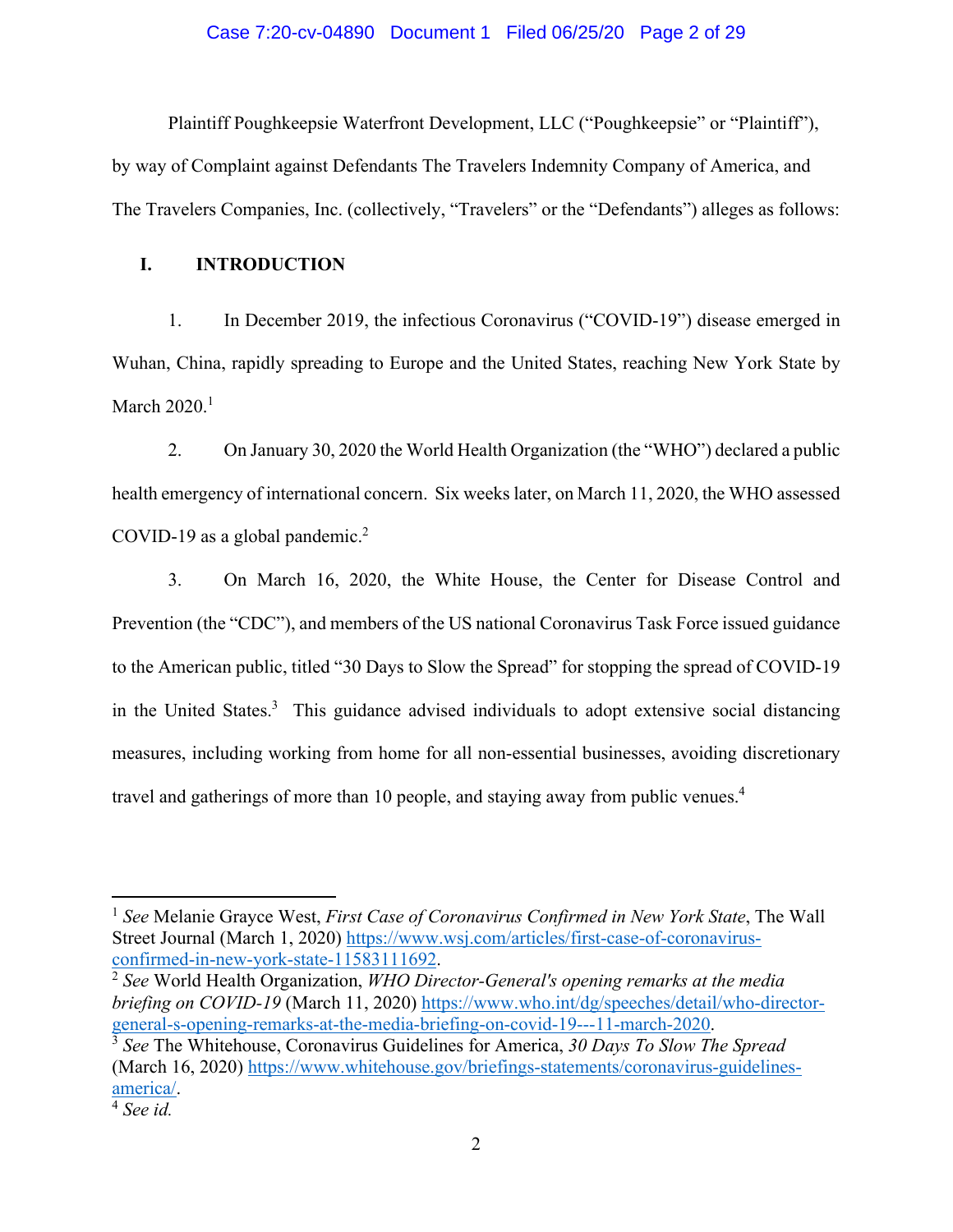### Case 7:20-cv-04890 Document 1 Filed 06/25/20 Page 3 of 29

4. The result of these government-mandated restrictions and prohibitions has threatened the survival of many businesses, especially small and medium enterprises which have been forced to shut down operations, lose cash flow, and furlough employees -- while continuing to pay for substantial existing obligations and overhead. The COVID-19 crisis is especially acute for non-essential businesses, including businesses dependent on their ability to tenants operate on their premises, allow customers to visit, and pay rent.

5. Most businesses insure against unforeseen catastrophic events like the ongoing COVID-19 pandemic and the subsequent government-mandated closures through general commercial property insurance policies. These contractual policies promise to indemnify policyholders for actual business losses incurred when business operations are involuntarily suspended, interrupted, or curtailed. This coverage is commonly known as business interruption or "loss of income" coverage and is standard in most general commercial property insurance policies.5

6. The State of New York requires that insurance companies operating there must conduct fair, balanced and thorough investigations of all bases of claims for benefits made by insured entities. As part of their obligations, insurance companies are required to search for and consider evidence that supports coverage of the claimed loss, and in doing so must "resolve any ambiguities in the policyholders' favor promptly and diligently."<sup>6</sup>

<sup>5</sup> *See* Kimberly Lankford, *What Is Business Interruption Insurance?*, U.S. News & World Report (April 8, 2020) https://money.usnews.com/money/personal-finance/saving-andbudgeting/articles/what-is-business-interruption-insurance. 6 *See* New York Department of Financial Services, *Insurance Circular Letter No. 11 (2019)* 

<sup>(</sup>September 12, 2019) https://www.dfs.ny.gov/industry\_guidance/circular\_letters/cl2019\_11.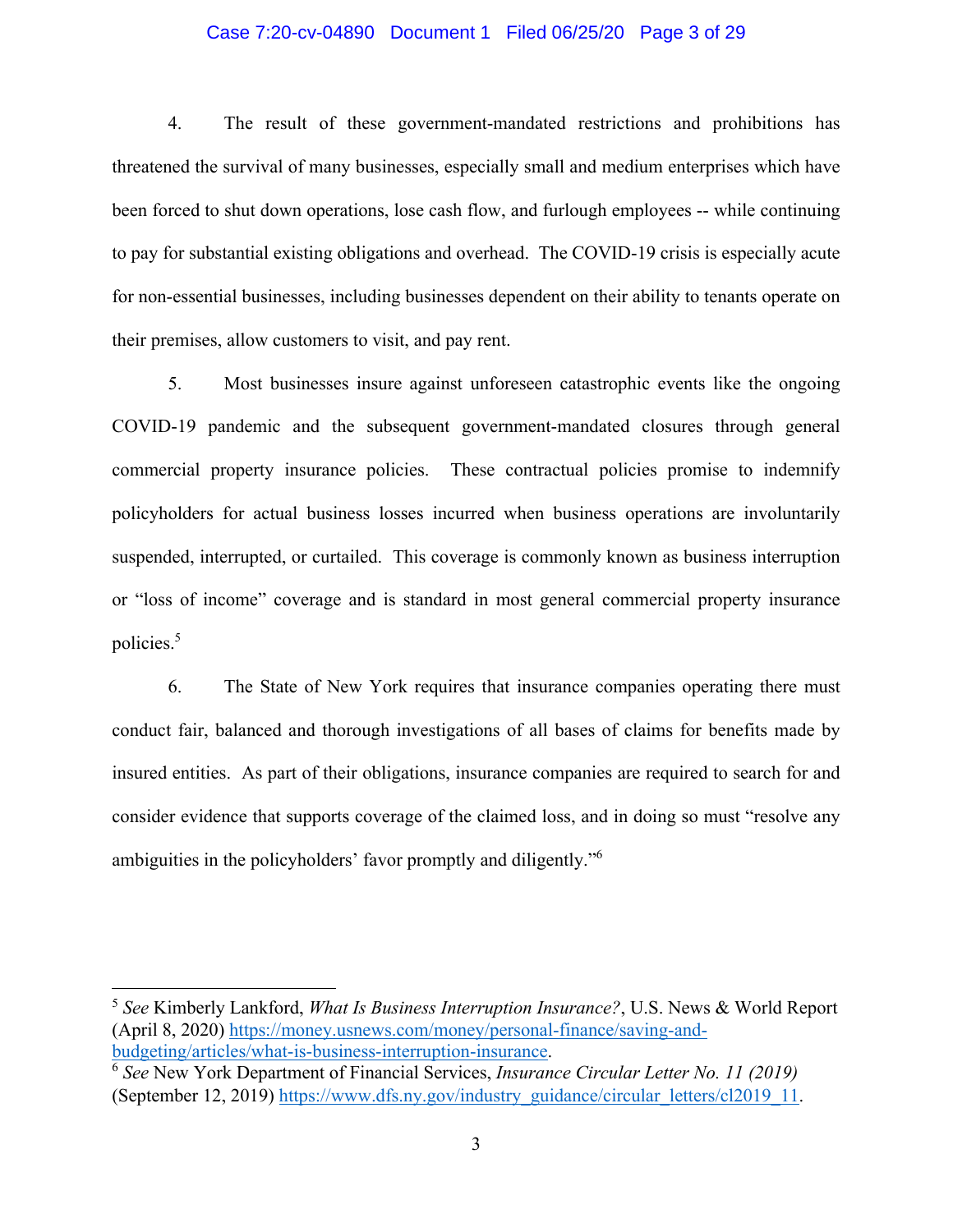### Case 7:20-cv-04890 Document 1 Filed 06/25/20 Page 4 of 29

7. Plaintiff purchased Commercial General Liability Coverage from Defendants on September 3, 2019, for a period from September 1, 2019 through September 1, 2020. Defendants have reneged on their obligations and have refused to cover business income losses and other covered expenses incurred by Plaintiff caused by the government-mandated COVID-19 pandemic closure.

8. Consistent with New York insurance claims handling standards, Plaintiff had the right to rely on Defendants to handle its insurance claim for business interruption losses in a manner consistent with the standards of good faith and fair dealing. Unfortunately for Plaintiff, Defendants denied the claim in its entirety.

9. This action seeks a declaratory judgment that affirms that the COVID-19 pandemic and the corresponding response by civil authorities to stop its spread triggers coverage, has caused physical property loss and damage to the insured property, provides coverage for future civil authority orders that curtail policyholders' business operations, and finds that Defendants are liable for the corresponding business losses suffered by policyholders.

10. This action brings a claim against Defendants for the breach of their contractual obligations under common general commercial property insurance policies to indemnify Plaintiff and others similarly situated for business losses and extra expenses, and related losses resulting from actions taken by civil authorities to stop the human to human and surface to human spread of the COVID-19 pandemic.

11. Plaintiff brings this action on behalf of a proposed class of Travelers insurance policyholders who paid insurance premiums in exchange for commercial insurance policies that included lost business income and extra expense coverage.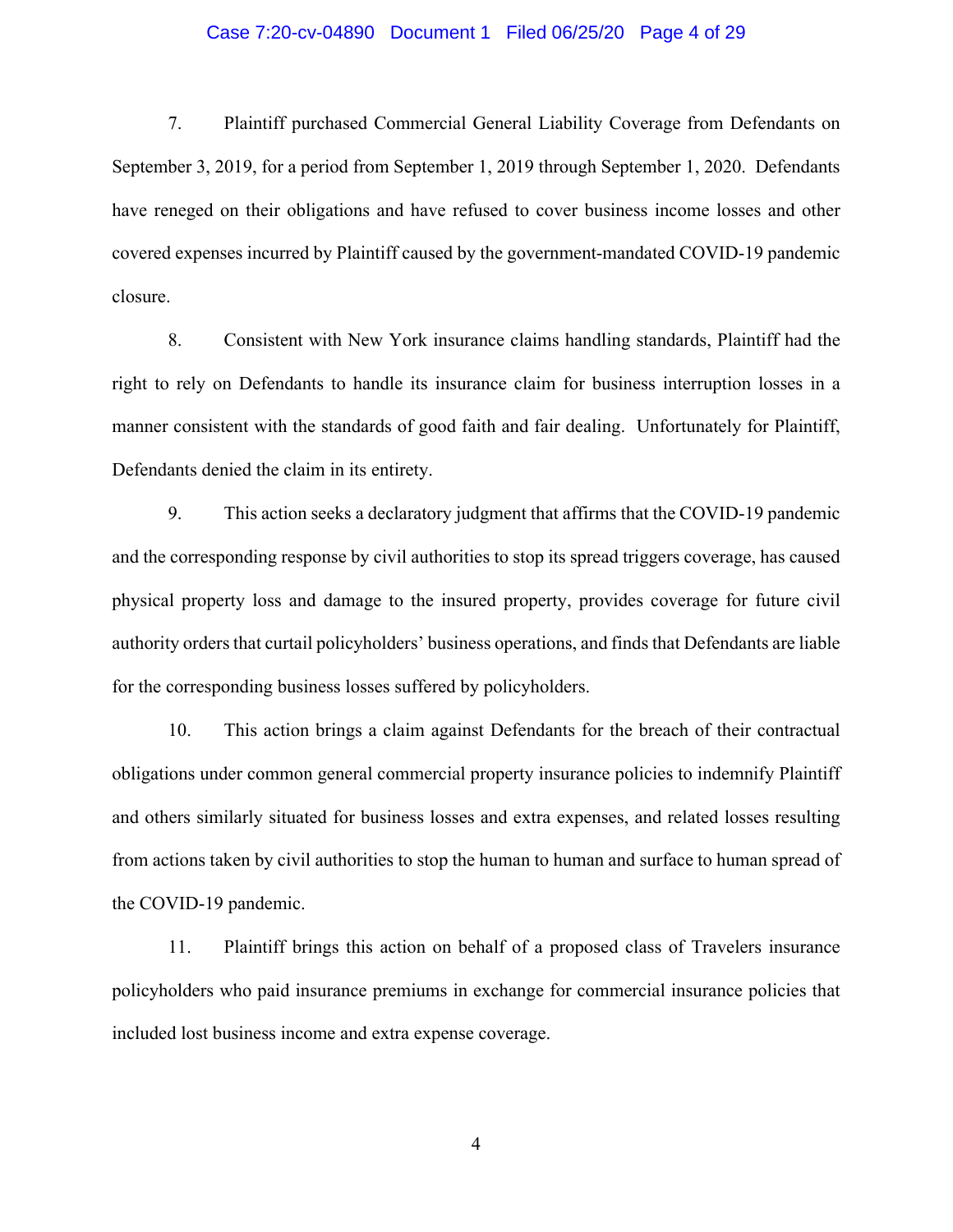### **II. JURISDICTION AND VENUE**

12. This Court has jurisdiction over this action pursuant to 28 U.S.C. § 1332(d) because this is a class action in which the amount in controversy exceeds \$5,000,000, exclusive of interest and costs, and at least one member of the putative class is a citizen of a different State than that of Defendants.

13. Venue is proper in this District pursuant to 28 U.S.C. § 1391(b)(2) because it is where a substantial part of the events or omissions giving rise to the claim occurred and where the insured business that is the subject of the action is situated. Venue is also proper in this District pursuant to 28 U.S.C. § 1391(b)(3) because Defendants do business in this District and thus reside in this District pursuant to 28 U.S.C. § 1391(c).

# **III. PARTIES**

14. Plaintiff Poughkeepsie Waterfront Development, LLC is a New York corporation founded in 2003. Poughkeepsie's premises are located in Poughkeepsie, Dutchess County, New York and its mailing address is located in New Windsor, Orange County, New York. Poughkeepsie is the landlord for the building and property at 176 Rinaldi Boulevard in Poughkeepsie -- the location of Shadows on the Hudson restaurant and The Grandview event venue.

15. As a property management entity, Poughkeepsie's business depends on, among other things, its premises being open, customers being able to visit its premises, its tenants being able to conduct business on Poughkeepsie's property, and ultimately Poughkeepsie's tenants ability to pay rent.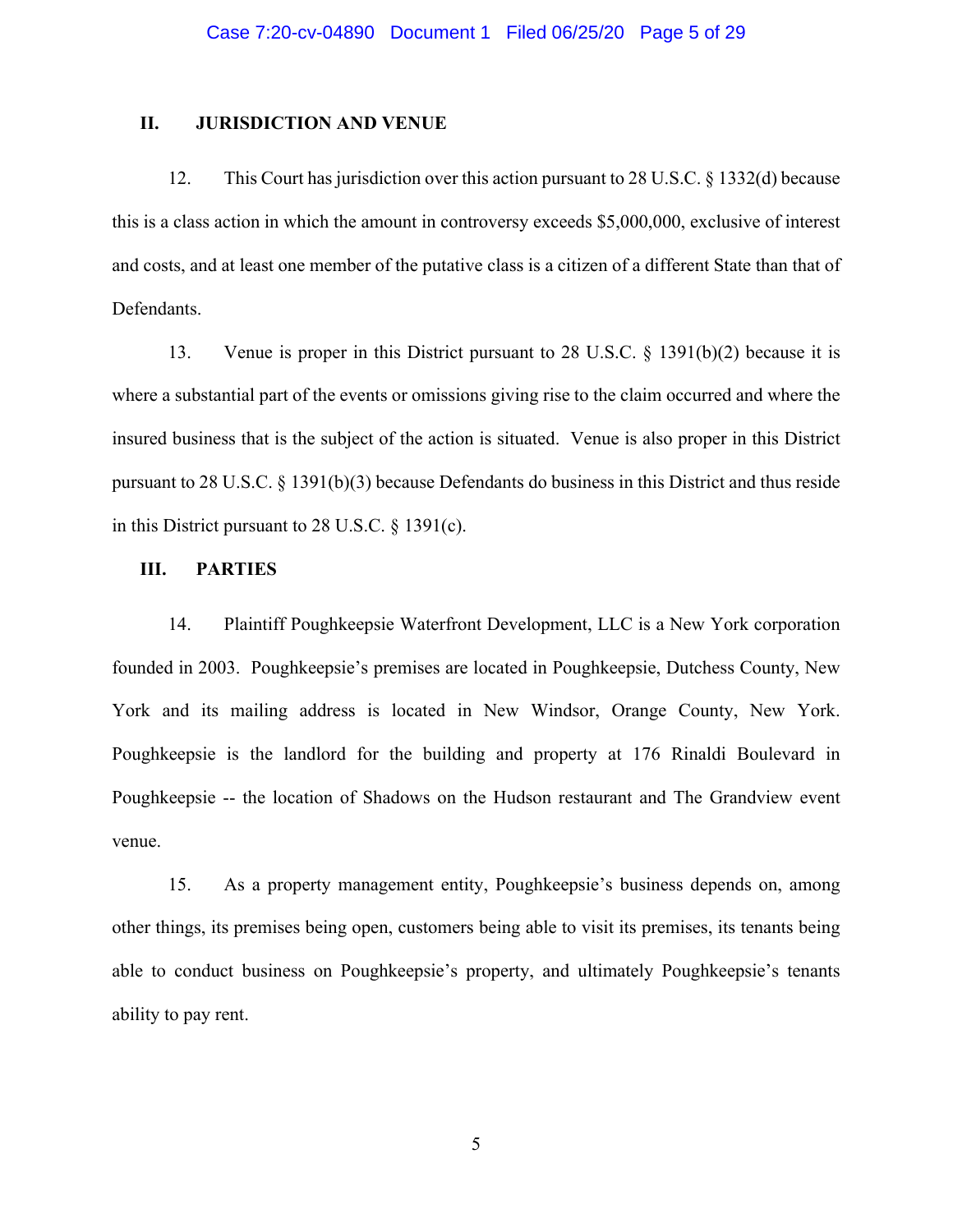### Case 7:20-cv-04890 Document 1 Filed 06/25/20 Page 6 of 29

16. Defendant The Travelers Companies, Inc. is a major U.S. insurance company. The Travelers Companies, Inc. is headquartered in New York, New York. The Travelers Companies, Inc. operates several subsidiaries.

17. The Travelers Indemnity Company of America is an insurance and indemnity company based in Hartford, Connecticut. The Travelers Indemnity Company of America is a subsidiary of The Travelers Companies, Inc.

18. Defendants issued Policy 680-9N996689 (the "Policy") to Plaintiff on September 3, 2019. Plaintiff has paid all Policy premiums charged by Defendants under the insurance agreement to ensure coverage for lost business income and surplus expenses caused by involuntary business interruptions.

# **IV. FACTUAL BACKGROUND**

### **A. The COVID-19 Pandemic Causes Business Closures**

19. Viruses in the Coronavirus family, including the Middle East respiratory syndrome (MERS) coronavirus (MERS-CoV) and severe acute respiratory syndrome (SARS) coronavirus (SARS-CoV), have infected humans and caused the loss of life since as early as 2002.

20. In December 2019, an initial cluster of patients with an unknown viral pneumonia was found to be linked to the Huanan Market in Wuhan, China.<sup>7</sup>

21. By January 2020, viral testing had allowed scientists to identify SARS-CoV-2, an RNA virus with a crown-like appearance. Named after its crown-like structural proteins, the virus envelope has a crucial role in virus pathogenicity as it promotes rapid viral assembly and release.<sup>8</sup>

<sup>7</sup> *See* World Health Organization, *Pneumonia of unknown cause – China* (January 5, 2020) https://www.who.int/csr/don/05-january-2020-pneumonia-of-unkown-cause-china/en/. 8 *See* Cascella M, Rajnik M, Cuomo A, et al. *Features, Evaluation and Treatment Coronavirus*

*<sup>(</sup>COVID-19)* (April 6, 2020) https://www.ncbi.nlm.nih.gov/books/NBK554776/.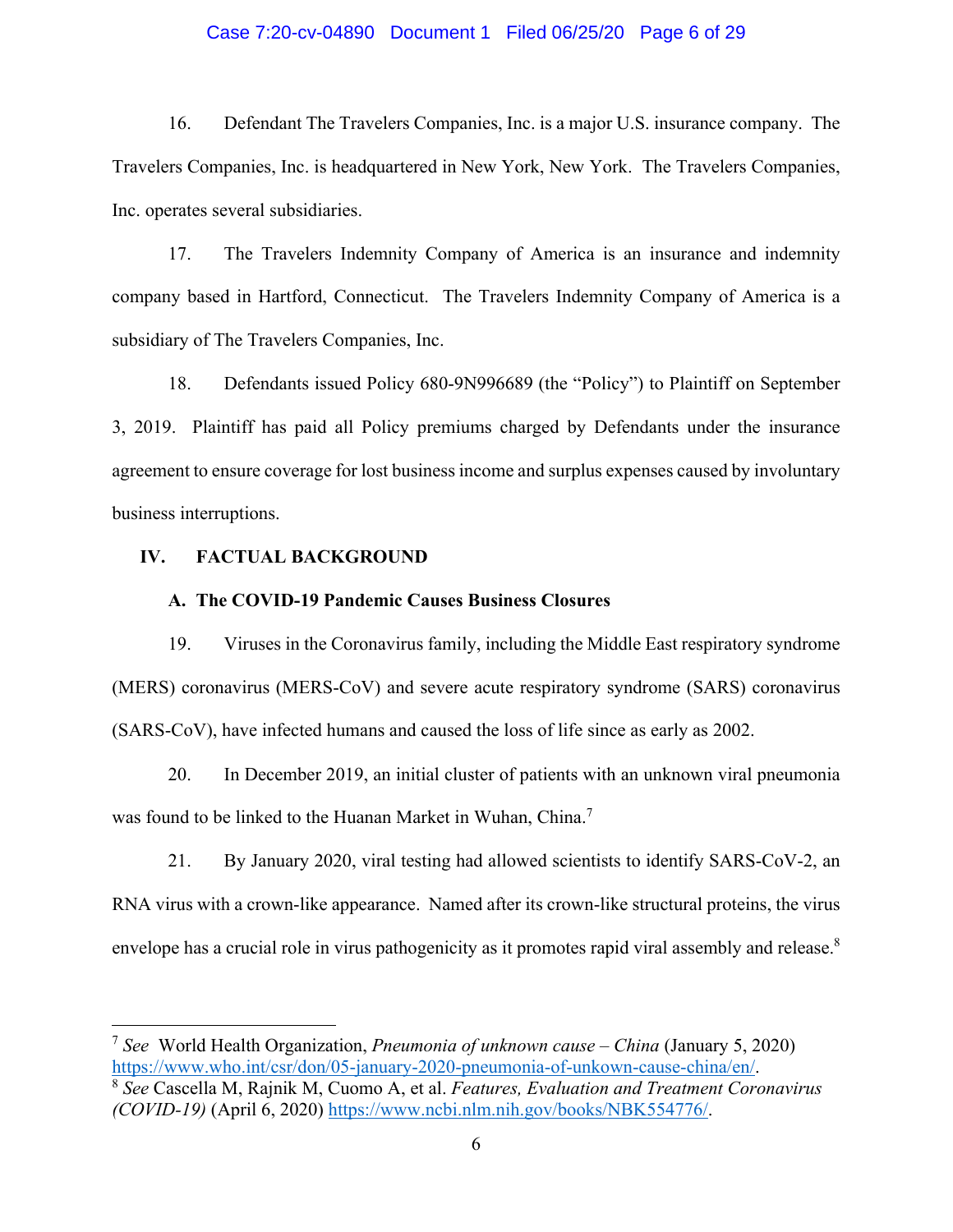### Case 7:20-cv-04890 Document 1 Filed 06/25/20 Page 7 of 29

22. The first confirmed case of the virus outside China was diagnosed on January 13, 2020 in Bangkok, Thailand with the number of cases increasing rapidly worldwide. On January 30, 2020, the World Health Organization (WHO) declared the SARS-CoV-2 outbreak constituted a public health emergency of international concern, and by February 11, 2020, the virus was named "COVID-19" by the WHO Director-General. As of June 22, 2020, the WHO reports over 8.6 million confirmed cases of COVID-19 globally and over 450,000 deaths, with the United States having suffered more than 1.2 million confirmed cases and approximately 120,000 deaths -- higher than any other country.<sup>9</sup>

23. COVID-19 symptoms vary from severe and fatal cases of respiratory failure requiring ventilation and intensive care support, to mild and asymptomatic effects requiring no further medical attention. Severe cases of COVID-19 include pneumonia, fever, cough, and dyspnea. There are currently no certain treatments for COVID-19, and while vaccine development remains in progress, it is uncertain when treatment will be proven, tested, and available to the public.

24. COVID-19 has several modes of transmission. Pursuant to a "Situation Report" released by the WHO, the virus can be transmitted through symptomatic transmission, presymptomatic transmission, or asymptomatic transmission. Symptomatic transmission refers to transmission by an individual who is experiencing symptoms associated with the virus who then transfers COVID-19 to another individual. Studies reveal that COVID-19 is primarily transmitted from symptomatic people to others who are in close contact through respiratory droplets, by direct contact with infected persons, or by contact with contaminated objects and surfaces.

<sup>9</sup> *See* World Health Organization, *Coronavirus disease (COVID-19) Situation Report – 154* (June 22, 2020) https://www.who.int/docs/default-source/coronaviruse/situation-reports/20200622 covid-19-sitrep-154.pdf?sfvrsn=d0249d8d\_2.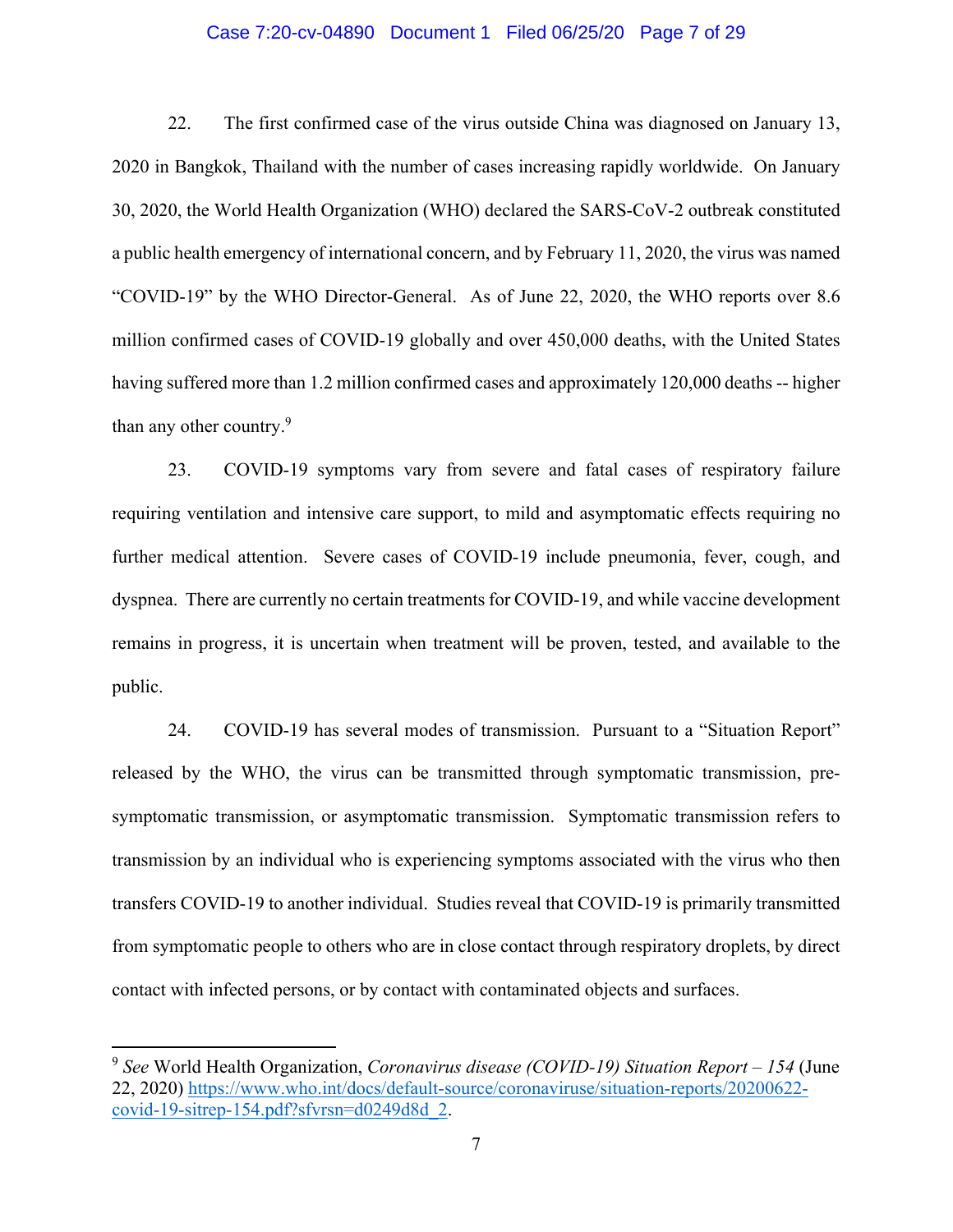### Case 7:20-cv-04890 Document 1 Filed 06/25/20 Page 8 of 29

25. The incubation period for COVID-19, i.e. the time between infection and the manifestation of symptoms, averages 5-6 days. However, it can be up to 14 days. During this period, also known as the "presymptomatic" period, infected persons can be contagious. For that reason, transmission from a pre-symptomatic case can occur before symptom onset. Presymptomatic transmission still requires the virus to be spread through infectious droplets or touching contaminated surfaces. Asymptomatic persons can still transmit the virus to others.

26. Besides human-to-human contamination, the WHO and medical experts have determined that the virus can survive on contaminated objects and surfaces -- for up to nine days according to one study. As a result, all physical premises can be affected by secondary COVID-19 contagion, even when infected persons are not physically present. This directly impacts the physical premises of virtually all businesses.

27. In the absence of a vaccine to protect against COVID-19, effective control of the outbreak relies on measures designed to reduce human to human and surface to human exposure. The CDC's website advises that COVID-19 spreads when people are within six feet of each other or when a person comes in contact with a surface or object that has the virus on it.

28. As a result of the primary and secondary exposure risks to COVID-19, the CDC recommends that in viral outbreaks individuals who are infected stay at home and those who are not sick engage in preventive measures such as consistent hand washing and avoiding activities that would bring them into close proximity of people with the virus or surfaces where the virus may reside. Because these recommendations have been unable to neutralize the spread of COVID-19, containment efforts have led to civil authorities issuing orders closing all non-essential business establishments, including restaurants, bars, hotels, theaters, personal care salons, gyms,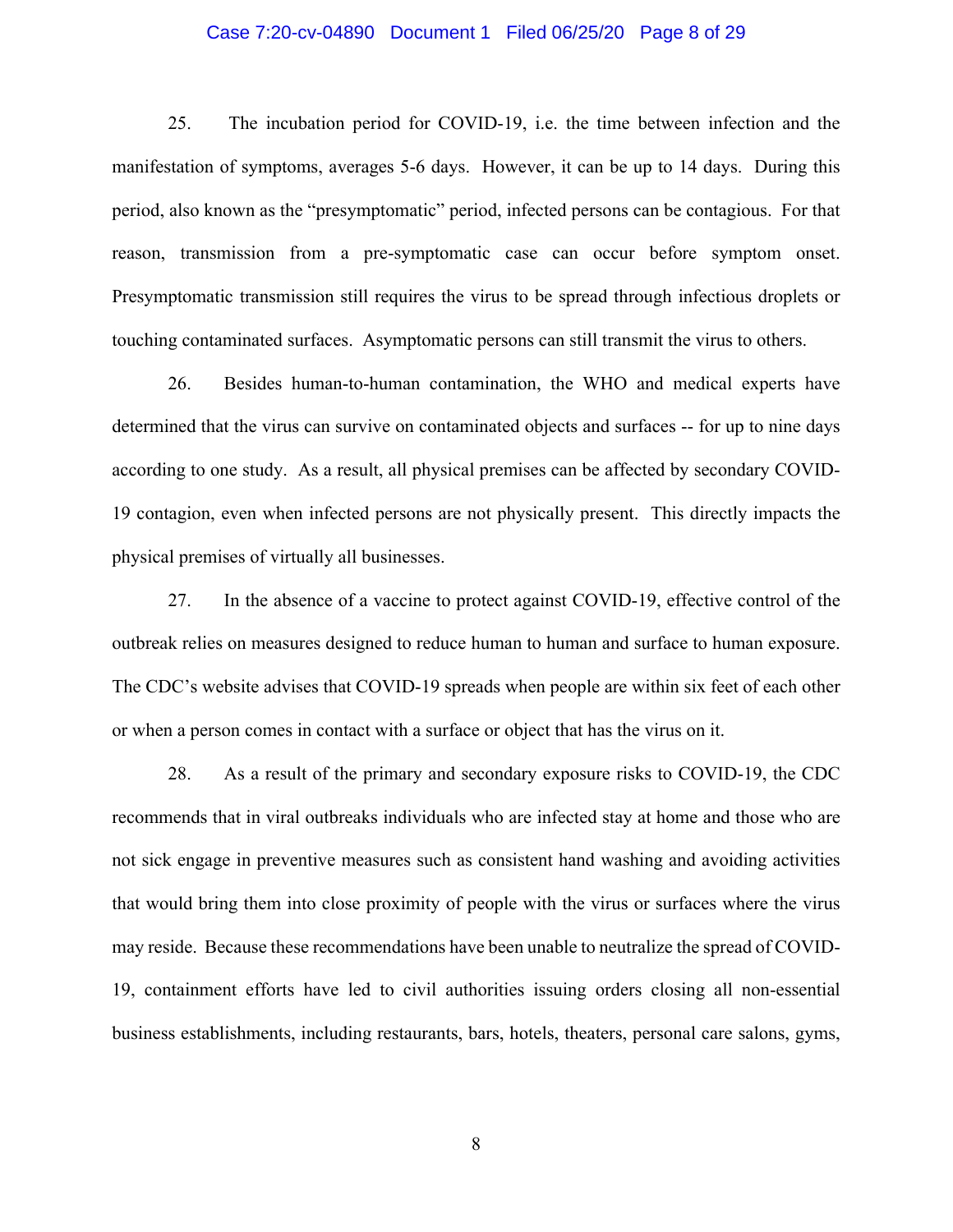## Case 7:20-cv-04890 Document 1 Filed 06/25/20 Page 9 of 29

schools, and other non-essential commercial businesses such as Plaintiff's, and mandating social distancing among the population.<sup>10</sup>

29. Beyond the COVID-19 virus' own impact, government-mandated closures anticipating the virus' spread have caused the severe curtailment to the effective shutdown of many sectors of the United States economy.<sup>11</sup> Thus, many businesses have been adversely impacted by civil authorities' lockdown orders without having been impacted by the virus itself.

30. As of May 29, 2020, virtually all states had implemented at least a partial closing over the course of the COVID-19 pandemic.<sup>12</sup> Many states had launched partial re-openings after previously implementing more complete shutdowns by this time, however.

31. In New York State, all non-essential businesses were ordered closed under Governor Cuomo's 'New York State on PAUSE' executive order issued on March 20, 2020. The Order's purpose is to prevent COVID-19's spread through "social distancing and density reduction measures" and its effects have subsequently been extended.<sup>13</sup>

<sup>10</sup>*See, e.g.*, Dutchess County Government, *Dutchess County Announces State of Emergency* (March 13, 2020) https://www.dutchessny.gov/Departments/County-Executive/Dutchess-

County-Announces-State-of-Emergency.htm. 11 *See* Business Insider, *More than half of the US population is now under orders to stay home here's a list of coronavirus lockdowns in US states and cities* (April 1, 2020) https://www.businessinsider.com/states-cities-shutting-down-bars-restaurants-concerts-curfew-2020-3

<sup>12</sup> *See* The New York Times, *See Which States Are Reopening and Which Are Still Shut Down* (last visited May 14, 2020)

https://www.nytimes.com/interactive/2020/us/states-reopen-map-coronavirus.html. 13 *See* New York State, *Governor Cuomo Signs the 'New York State on PAUSE' Executive Order* (March 20, 2020) https://www.governor.ny.gov/news/governor-cuomo-signs-new-york-statepause-executive-order; *see also* New York State, *Amid Ongoing COVID-19 Pandemic, Governor Cuomo Announces 'NYS on PAUSE' Extended until May 15* (April 20, 2020) https://www.governor.ny.gov/news/amid-ongoing-covid-19-pandemic-governor-cuomoannounces-nys-pause-extended-until-may-15; *see also* New York State, *No. 202.31: Continuing Temporary Suspension and Modification of Laws Relating to the Disaster Emergency* (May 14, 2020) https://www.governor.ny.gov/news/no-20231-continuing-temporary-suspension-andmodification-laws-relating-disaster-emergency.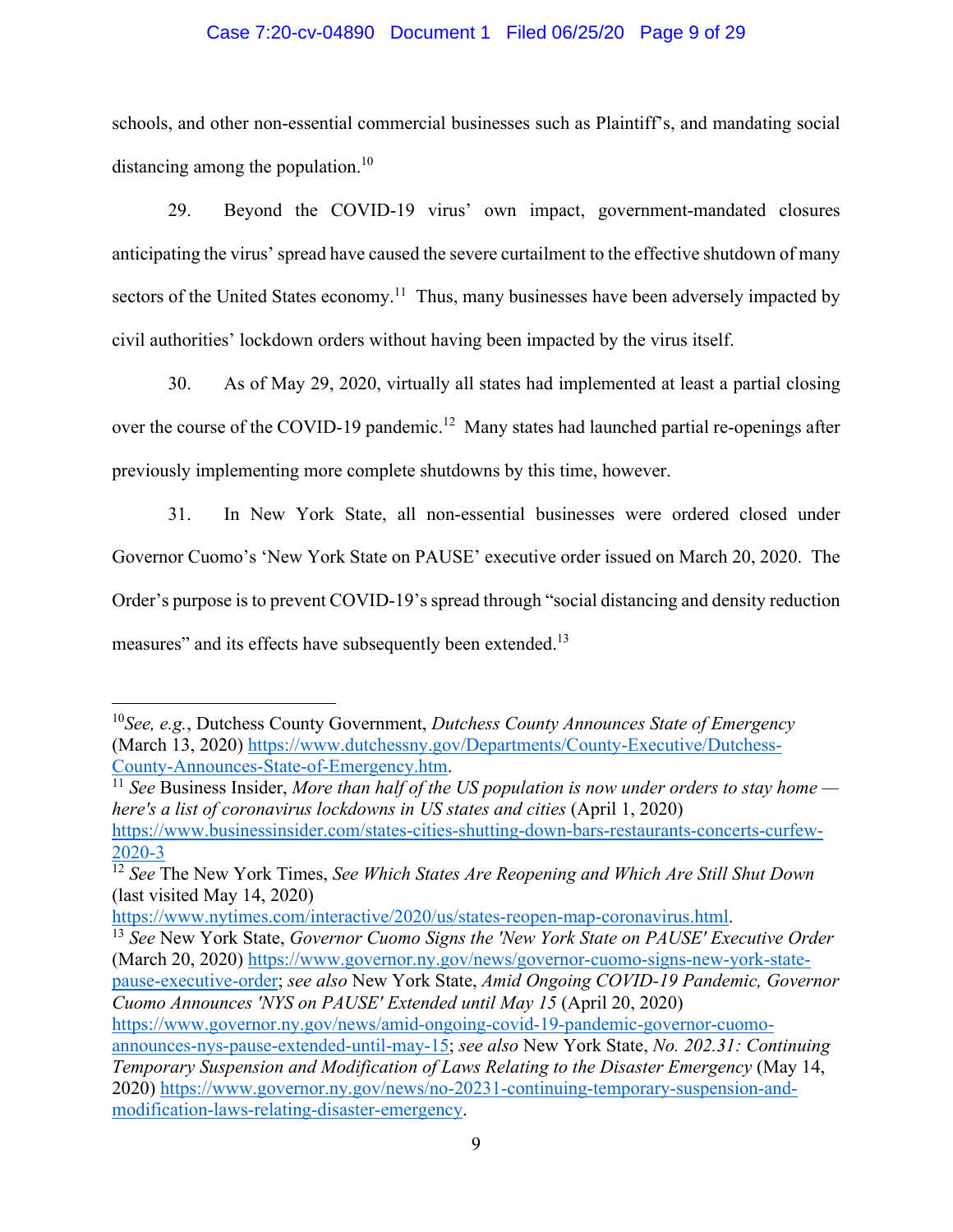### **B. Plaintiff's Insurance Policy**

32. Plaintiff's Policy includes Commercial General Liability Coverage policy, Form CG T1 00 02 19, which covers losses or "property damage" to Plaintiff's covered premises resulting from virtually all risks other than those expressly described under a Policy "Exclusion". Plaintiff's Policy is attached hereto as Exhibit A.

33. Plaintiff's Policy, as well as the policies of other Class Members, are Defendants' standard commercial insurance forms. Plaintiff currently has valid commercial insurance coverage under the Policy through September 1, 2020.

34. Plaintiff's Policy includes a General Aggregate limit of \$2,000,000, a Damage to Premises Rented limit of \$1,000,000, and a Business Income/Extra Expense Limit of \$1,000,000.

### **C. Plaintiff's Factual Allegations**

35. Plaintiff's Policy includes Business Income and Extra Expense Coverage, which requires Defendants to indemnify Plaintiff for its lost income and profits under circumstances where Poughkeepsie's business is forced to suspend operations.

36. The Policy's Business Income and Extra Expense Coverage is described in Form MP T1 02 02 05 entitled "Businessowners Property Coverage Specialty Form", which includes an obligation by Defendants to pay Plaintiff's lost income:

3. Business Income and Extra Expense Business Income and Extra Expense is provided at the premises described in the Declarations when the Declarations show that you have coverage for Business Income and Extra Expense.

a. Business Income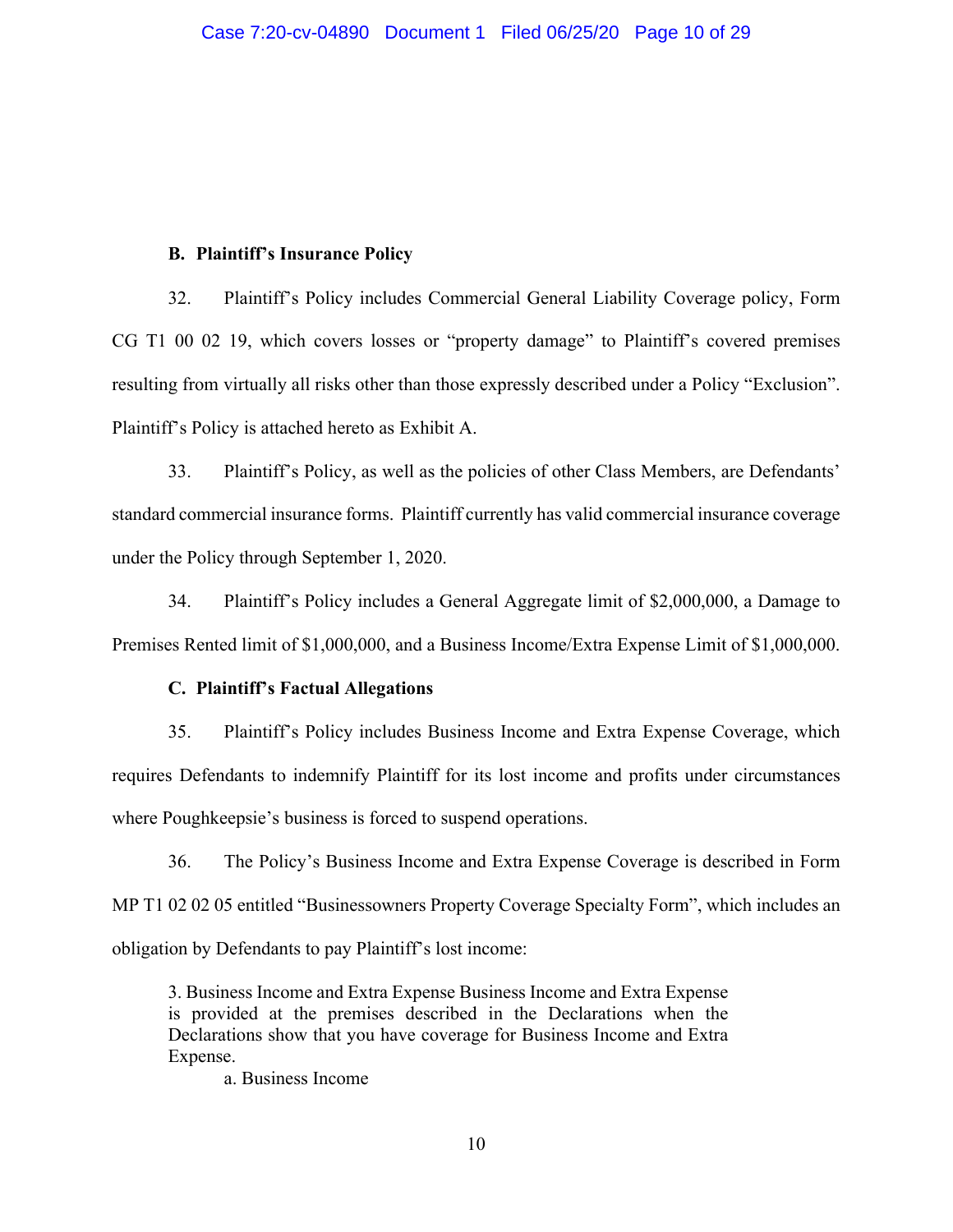(1) Business Income means: (a) Net Income (Net Profit or Loss before income taxes) that would have been earned or incurred, including: (i) "Rental Value"; and (ii) "Maintenance Fees", if you are a condominium association; and (b) Continuing normal operating expenses incurred, including payroll. (2) We will pay for the actual loss of Business Income you sustain due to the necessary "suspension" of your "operations" during the "period of restoration". The "suspension" must be caused by direct physical loss of or damage to property at the described premises. The loss or damage must be caused by or result from a Covered Cause of Loss. With respect to loss of or damage to personal property in the open or personal property in a vehicle, the described premises include the area within 1,000 feet of the site at which the described premises are located. (3) With respect to the requirements set forth in Paragraph (2) above, if you rent, lease or occupy only part of the site at which the described premises are located, the described premises means: (a) The portion of the building which you rent, lease or occupy; and (b) Any area within the building or on the site at which the described premises are located, if that area services, or is used to gain access to, the described premises.

b. Extra Expense (1) Extra Expense means reasonable and necessary expenses you incur during the "period of restoration" that you would not have incurred if there had been no direct physical loss of or damage to property caused by or resulting from a Covered Cause of Loss. (2) We will pay Extra Expense (other than the expense to repair or replace property) to: (a) Avoid or minimize the "suspension" of business and to continue "operations" at the described premises or at replacement premises or temporary locations, including relocation expenses and costs to equip and operate the replacement premises or temporary locations; or (b) Minimize the "suspension" of business if you cannot continue "operations". (3) We will also pay Extra Expense (including Expediting Expenses) to repair or replace the property, but only to the extent it reduces the amount of loss that otherwise would have been payable under Paragraph a. Business Income, above.

# 37. The Business Income and Extra Expense Coverage Form also includes Extended

Business Income provisions:

c. Extended Business Income If the necessary "suspension" of your "operations" produces a Business Income loss payable under Paragraph a. Business Income above, we will also pay for the actual loss of Business Income you sustain during the period that: (1)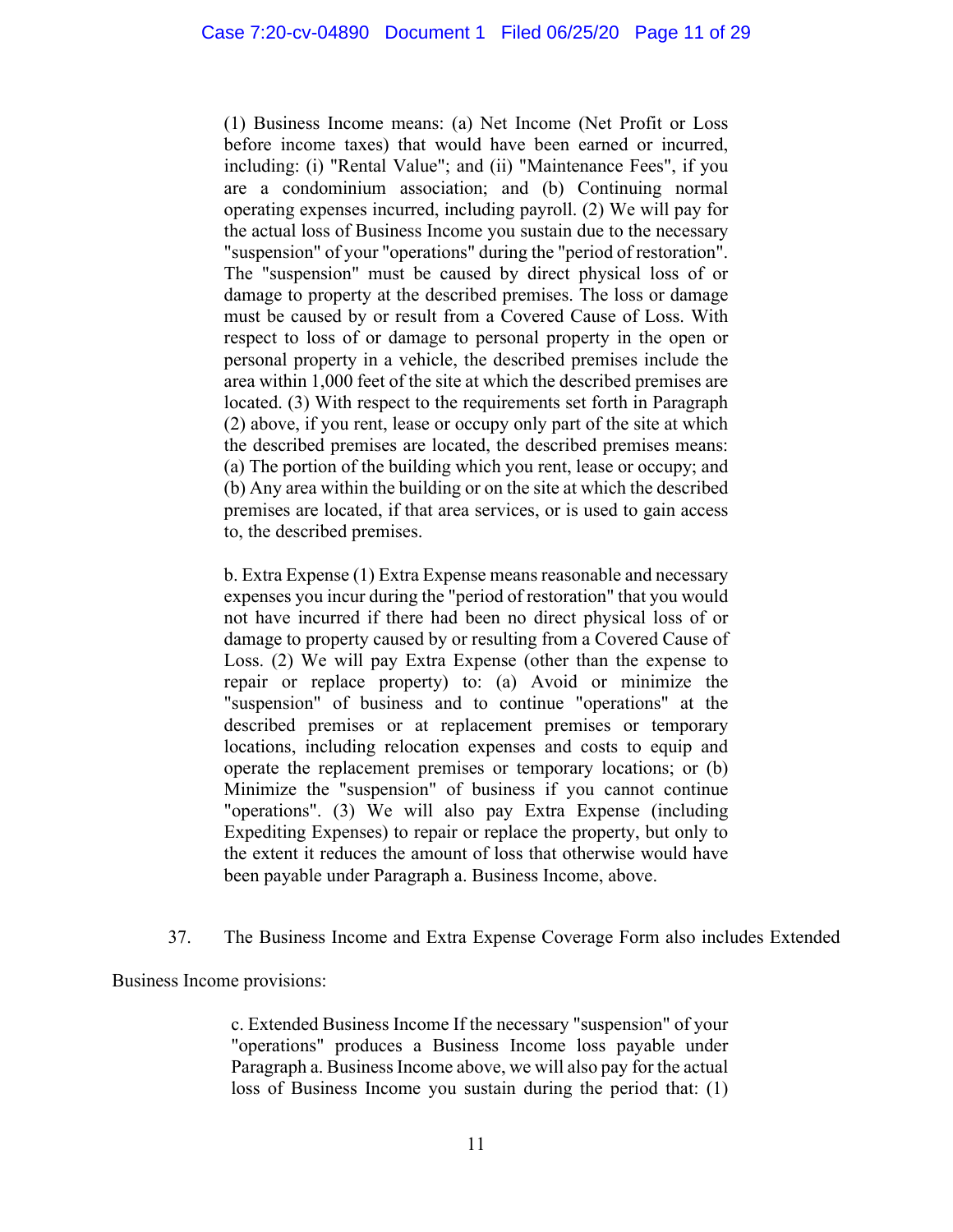Begins on the date property is actually repaired, rebuilt or replaced and "operations" are resumed; and (2) Ends on the earlier of: (a) The date you could restore your "operations" with reasonable speed, to the level which would generate the Business Income amount that would have existed if no direct physical loss or damage occurred; or (b) Sixty consecutive days after the date determined in Paragraph (1) above. However, this extended Business Income does not apply to loss of Business Income incurred as a result of unfavorable business conditions caused by the impact of the Covered Cause of Loss in the area where the described premises are located.

d. If the Declarations show for Business Income and Extra Expense: (1) Actual loss for 12 consecutive months, then we will pay for loss of Business Income and Extra Expense that occurs within 12 consecutive months following the date of direct physical loss or damage; or (2) Actual loss up to 12 consecutive months subject to a maximum dollar limit, then we will pay for loss of Business Income and Extra Expense that occurs within 12 consecutive months following the date of direct physical loss or damage, subject to the limit shown in any one occurrence.

38. Under the Policy, insurance is extended to apply to the actual loss of business

income sustained and the actual, necessary and reasonable extra expenses incurred when access to

Poughkeepsie's Insured Property is prohibited by order of civil authority as the direct result of a

covered cause of loss to property in the immediate area of Plaintiffs' Insured Property. This

additional coverage is identified as coverage under "Civil Authority":

g. Civil Authority (1) When the Declarations show that you have coverage for Business Income and Extra Expense, you may extend that insurance to apply to the actual loss of Business Income you sustain and reasonable and necessary Extra Expense you incur caused by action of civil authority that prohibits access to the described premises. The civil authority action must be due to direct physical loss of or damage to property at locations, other than described premises, that are within 100 miles of the described premises, caused by or resulting from a Covered Cause of Loss. (2) The coverage for Business Income will begin 24 hours after the time of that action and will apply for a period of three consecutive weeks after coverage begins. (3) The coverage for Extra Expense will begin immediately after the time of that action and will end when your Business Income coverage ends for this Coverage Extension.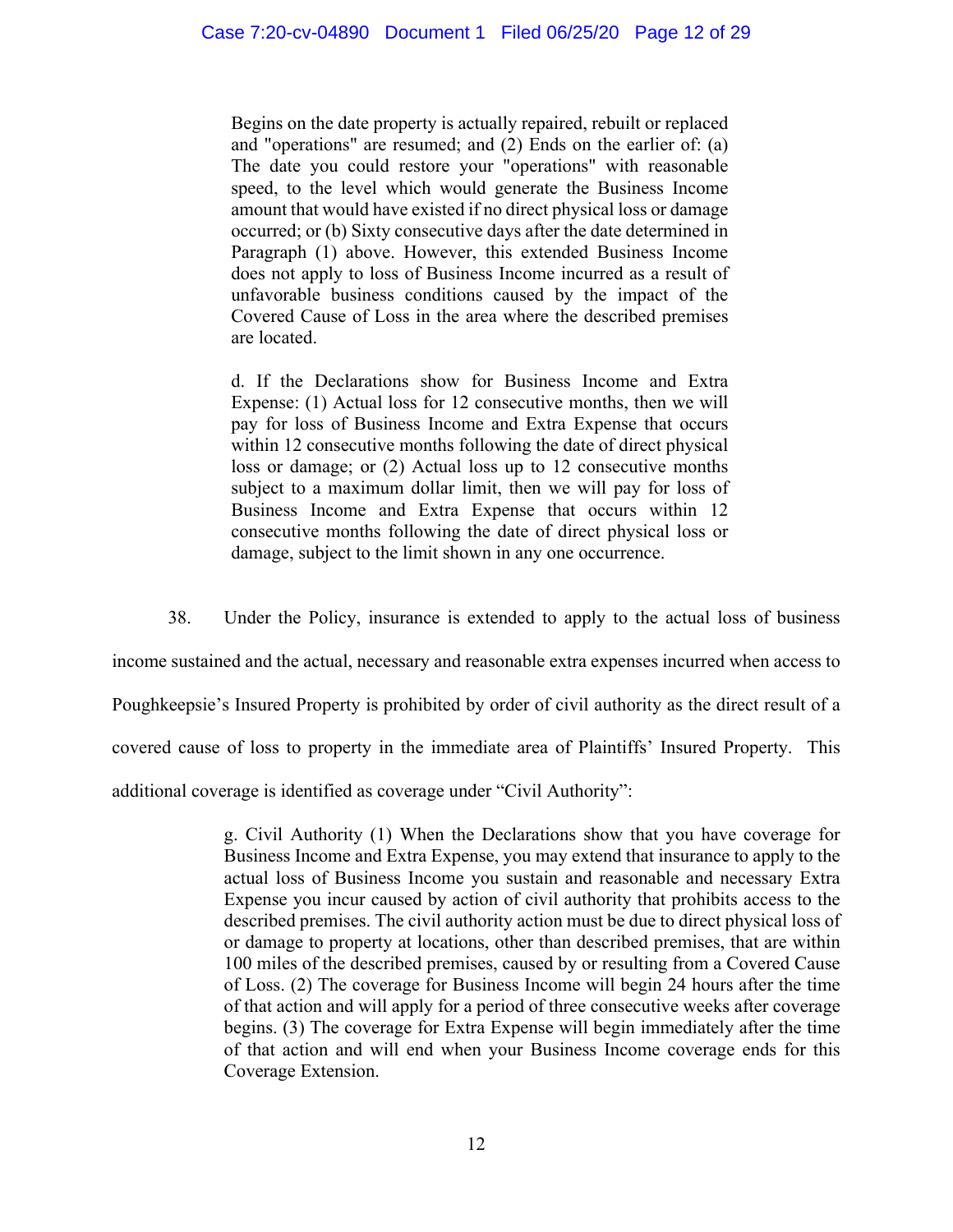### Case 7:20-cv-04890 Document 1 Filed 06/25/20 Page 13 of 29

39. The Policy is broad-based, and as was reasonably understood by Plaintiff, the Covered Causes of Loss include *all* risks of direct physical loss, including those resulting from civil authority action.

40. The Policy includes a Virus Exclusion for "Virus Or Bacteria", Form IL F0 63 05 13 which entails that:

> We will not pay for loss or damage caused by or resulting from any virus, bacterium or other microorganism that induces or is capable of inducing physical distress, illness or disease.

41. Plaintiff and all similarly situated Class members have suffered direct physical loss, loss of business, and damage to their property because they have been unable to use their properties for their intended purposes.

42. The Virus Exclusion is not applicable because Plaintiff's and other class members' losses were not caused by a "virus, bacterium, or other microorganism", and there is no indication that the COVID-19 virus impacted Plaintiff's premises or caused it to incur any virus-related expenses. Instead, Plaintiff's and Class Members' losses were solely the result of precautionary measures taken by Plaintiff at the behest of New York State and the federal government to prevent the prospective spread of COVID-19. Similarly, Plaintiff's physical losses are not a result of a "denial of access" because of COVID-19's presence but because of civil authority mandate.

43. Currently, Plaintiff is being denied coverage under the Policy despite having contracted with and reasonably relied upon Defendants' Policy provisions.

44. Plaintiff incurred physical losses, was forced to shut down on March 16, 2020, and requested that Defendants cover the business losses he incurred because of the civil authority COVID-19 shutdown on April 28**,** 2020. Reasonably expecting that its insurance Policy would be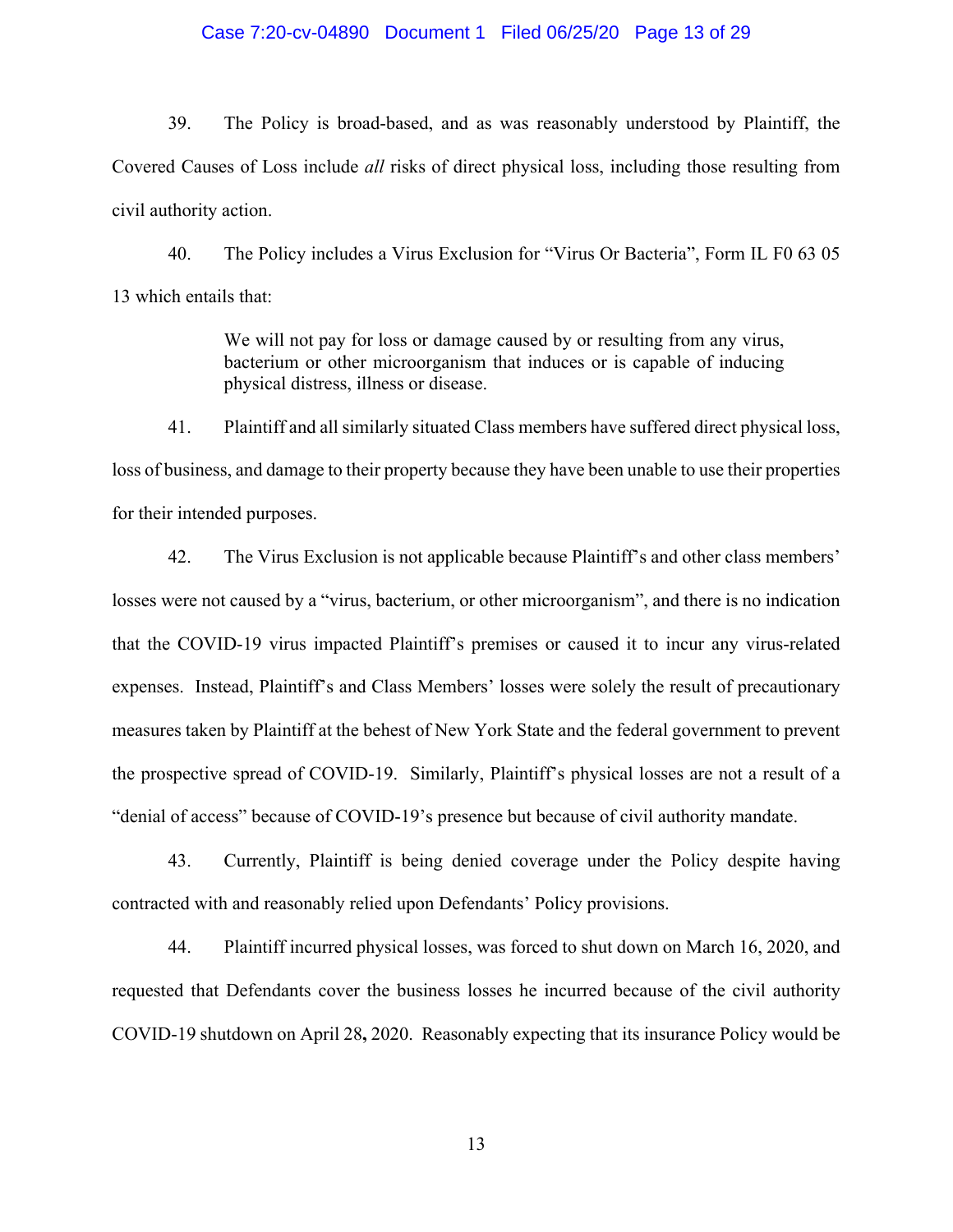### Case 7:20-cv-04890 Document 1 Filed 06/25/20 Page 14 of 29

honored, Plaintiff submitted a claim, requesting that Defendants honor their commitment to provide insurance coverage for income and shutdown losses.

45. Shortly thereafter on May 4, 2020, Defendants responded with a letter denying Plaintiff's claim for business income and extra expense coverage. Defendants' Response Letter is attached hereto as Exhibit B.

46. First, Defendants claimed that Plaintiff's premises had not suffered direct physical loss or damage for purposes of that coverage claim, claiming that "The presence or possible presence of the COVID-19 virus does not constitute 'direct physical loss or damage to property' within the meaning of your policy."

47. Second, Defendants claimed that the Virus Exclusion precluded Plaintiff's claim because the Policy does not allow coverage for viruses or their results.

48. Defendants' primary argument is hollow because Plaintiff has suffered both physical losses and other damages as a result of the civil mandated closure of Poughkeepsie's premises.

49. As drafter of the Policy, if Travelers had wished to exclude "physical loss *or* damage" resulting from government mandated precautionary measures, it could have used explicit language stating such a definition of "physical loss or damage". Travelers, however, did not. Under the most reasonable interpretation of the policy, Plaintiff has suffered both physical losses and other damages as a result of the State of New York's COVID-19 pandemic orders closing Poughkeepsie's premises.

50. Furthermore, based on the Policy language, the Virus Exclusion should not prevent Plaintiff's business income claims because Plaintiff's, and other class members', losses were not caused by a "virus, bacterium, or other microorganism that causes disease, illness, or physical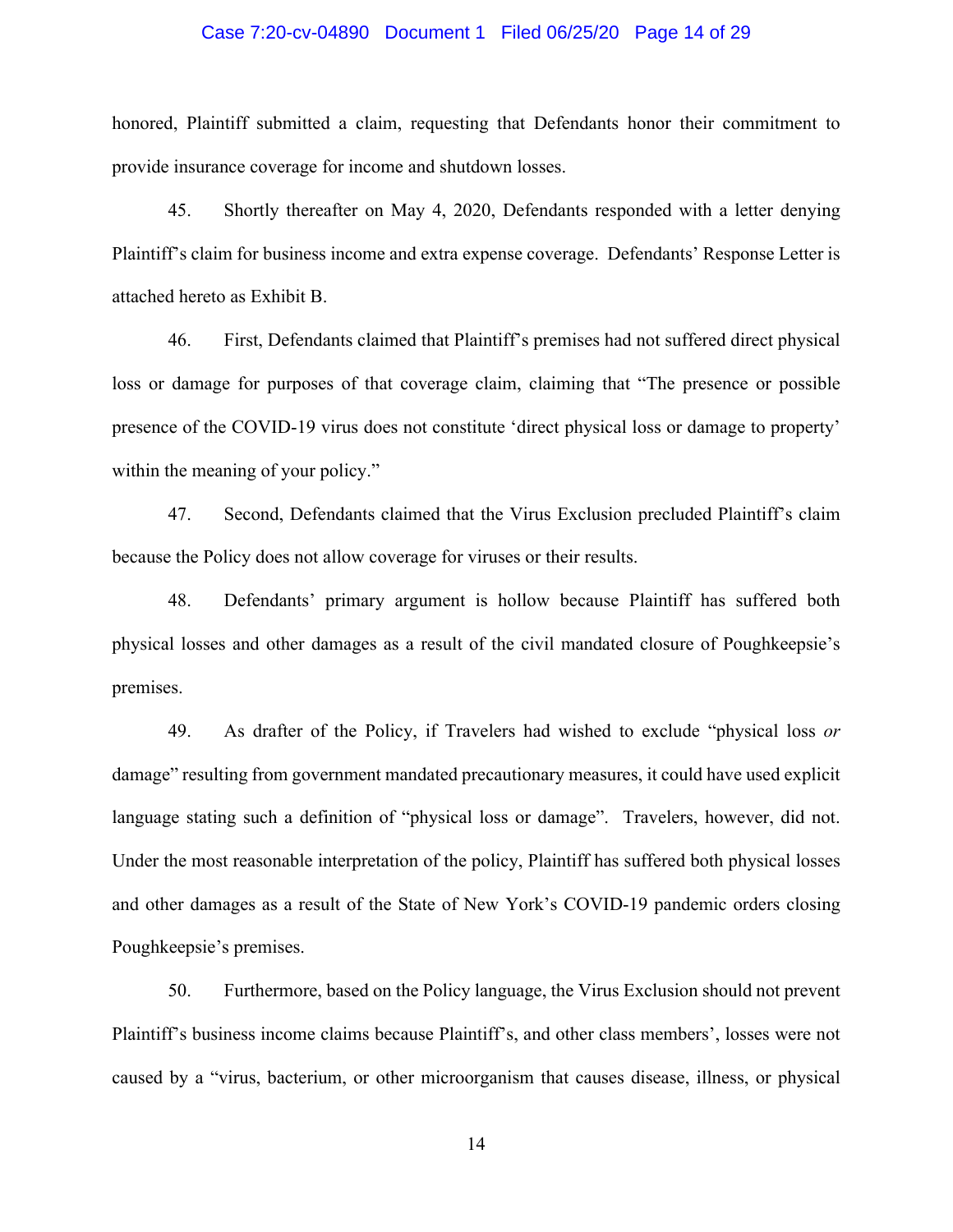### Case 7:20-cv-04890 Document 1 Filed 06/25/20 Page 15 of 29

distress or that is capable of causing disease, illness, or physical distress". Rather, the actual and proximate causes of Plaintiff's and other Class Members' losses were the precautionary measures taken by the State of New York, other states, and the federal government to prevent the prospective spread of COVID-19, not because coronavirus was found in or on Plaintiff's insured property. Thus, Plaintiff's business losses are within the scope of the commercial insurance Policy it contracted for.

51. Defendants also described reasons for denying civil authority coverage: first that the civil authority must prohibit access to the described premises, second that the physical access must be due to direct physical loss of or damage to property, and third that the physical loss or damage must be caused by or resulting from a covered cause or loss.

52. Besides Defendants expanding the criteria stated in the Policy's Civil Authority section, none of their stated reasons apply: contrary to Defendants' claims, Plaintiff was prohibited from accessing the premises by government action, the closure was caused by direct physical loss of or damage to property, and the closure was caused by a covered cause or loss because Defendants' virus exclusion does not apply, as discussed above.

53. Defendants' reference to other exclusions do not apply either: none of the ordinance or law exclusions apply to the 2020 COVID-19 shutdown. And the pollutant/contaminant exclusion fails for the same reason as the Virus Exclusion: no pollutant or contaminant was found on Plaintiff's property -- the government-mandated shutdown was an independent event from actual contamination of Plaintiff's property.

# **D. The COVID-19 Pandemic has Affected Travelers' Insurance Policyholders Nationwide.**

54. Fallout from the COVID-19 pandemic is physically impacting private commercial property in New York and throughout the United States and threatening the survival of thousands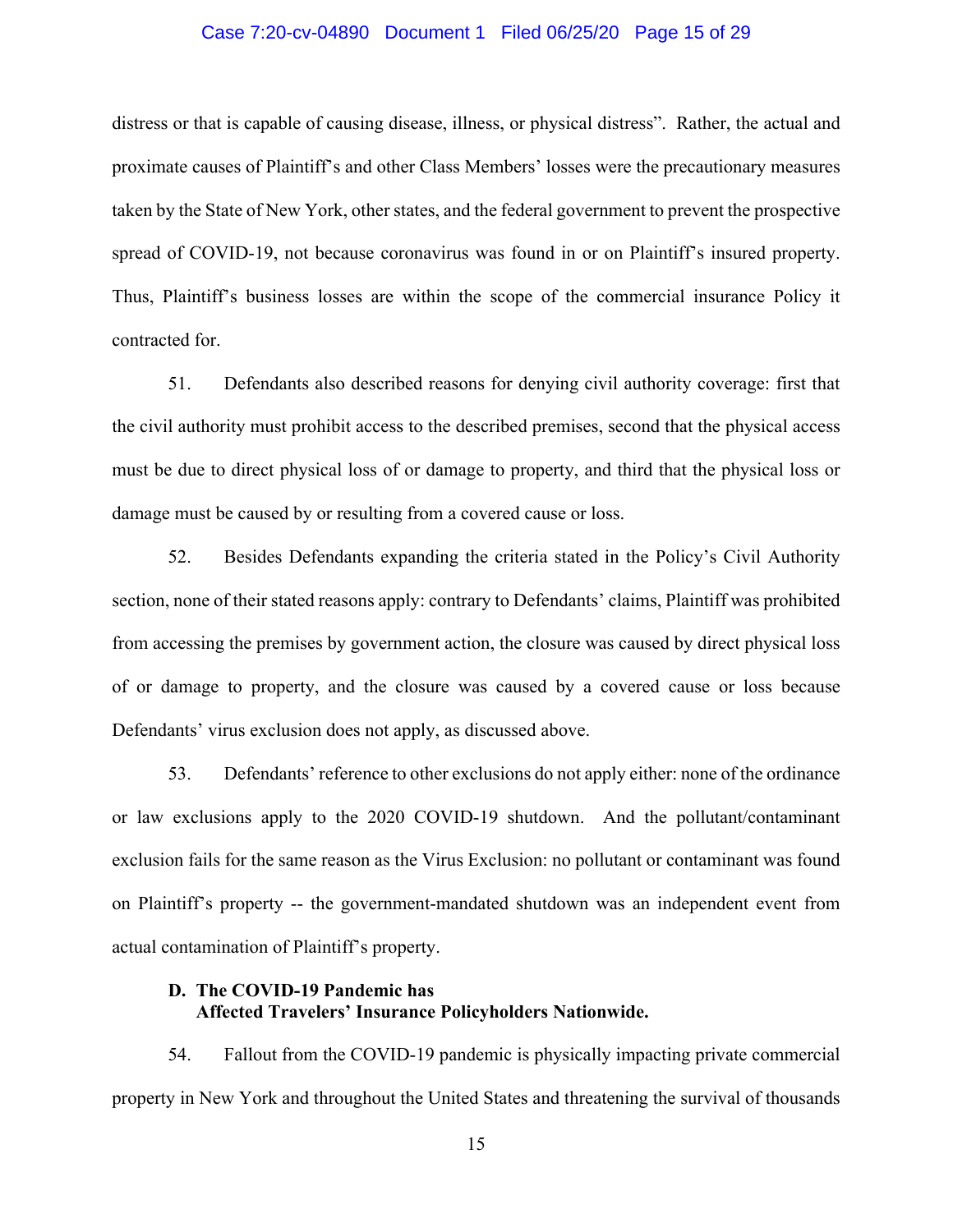### Case 7:20-cv-04890 Document 1 Filed 06/25/20 Page 16 of 29

of commercial businesses that have had their business operations suspended or curtailed by order of civil authorities.

55. The overwhelming majority of states have implemented "stay-at-home" orders, and although some are currently rolling back restrictions, it remains in effect in New York and has had a devastating impact curtailing Plaintiff's regular business for the past several months and is likely to continue to do so.

56. Defendants seeks to avoid covering commercial losses caused by civil authorities' response to the COVID-19 pandemic.

57. For example, in response to Congressional inquiry, insurance industry trade groups have stated: "Business interruption policies do not, and were not designed to, provide coverage against communicable diseases such as COVID-19."<sup>14</sup>

58. Other state governments have adopted a different approach, anticipating that insurance companies will breach their obligations to provide coverage for business losses due to the COVID-19 pandemic closures. These states have introduced bills requiring every insurance policy insuring against loss or damage to property, which includes the loss of use and occupancy and business interruption, be construed to include, among other covered perils, coverage for business interruption because of global virus transmission or pandemic.

14 Insurance Journal, *Insurers Reject House Members' Request to Cover Uninsured COVID Business Losses* (March 20, 2020) https://www.insurancejournal.com/news/national/2020/03/20/561810.htm.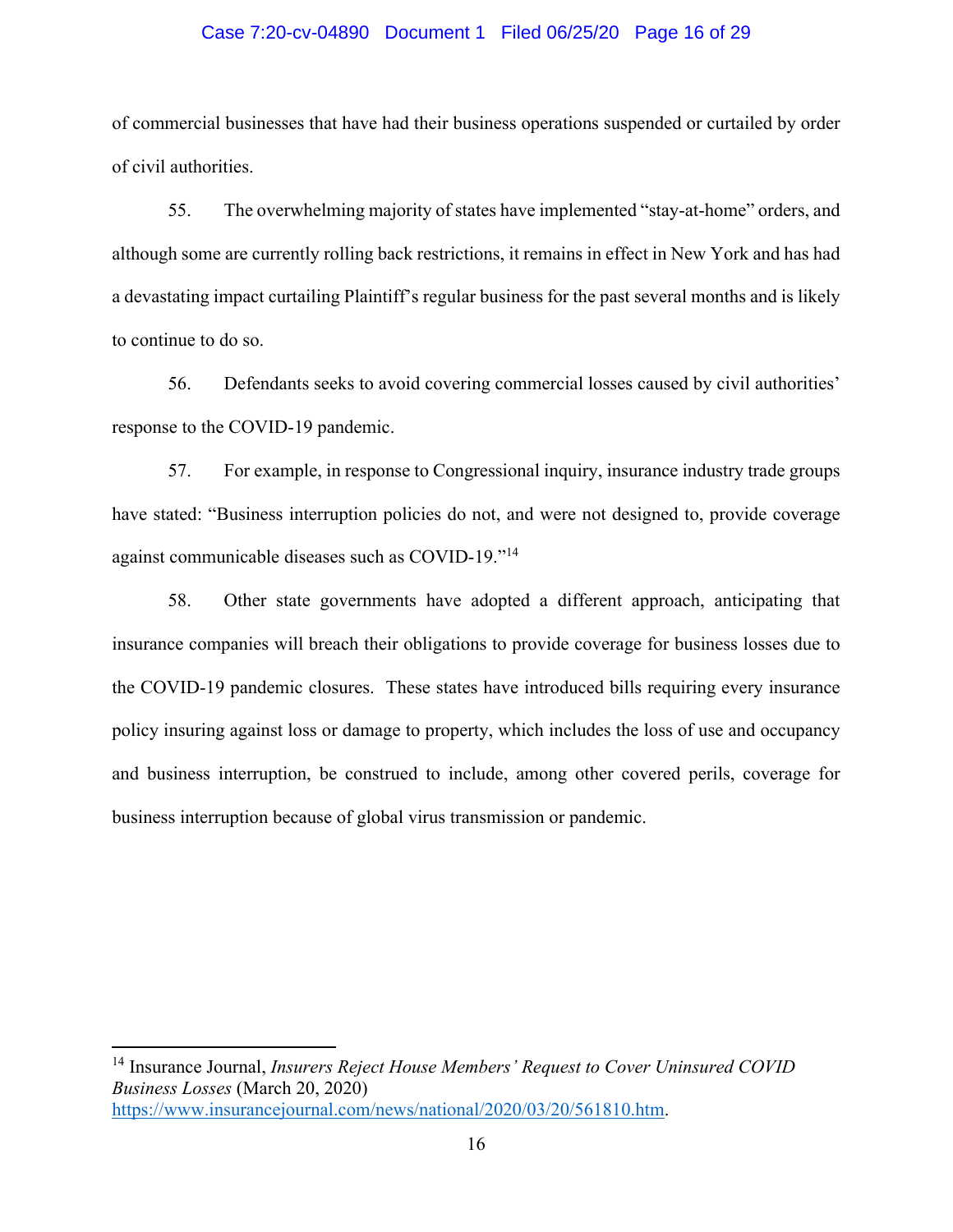## Case 7:20-cv-04890 Document 1 Filed 06/25/20 Page 17 of 29

59. The State of New York supports COVID-19 business interruption coverage based on the relevant policy not having a pandemic exception and the claim being related to actual property damage.15

60. Moreover, a New York State Assembly held on March 27, 2020 requires that "certain perils be covered under business interruption insurance during the coronavirus disease 2019 (COVID-19) pandemic" and stated that:

Notwithstanding any provisions of law, rule or regulation to the contrary, every policy of insurance insuring against loss or damage to property, which includes, but is not limited to, the loss of use and occupancy and business interruption, shall be construed to include among the covered perils under that policy, coverage for business interruption during a period of a declared state emergency due to the coronavirus disease 2019 (COVID-19) pandemic.<sup>16</sup>

61. A declaratory judgment determining that the business income loss and extra expense coverage provided in common all-risk commercial property insurance policies applies to the suspension, curtailment, and interruption of business operations resulting from measures put into place by civil authorities is necessary to prevent the Plaintiff and similarly situated Class members from being denied critical coverage for which they have paid.

# **V. CLASS ACTION ALLEGATIONS**

62. Plaintiff brings this lawsuit pursuant to Federal Rule of Civil Procedure 23(a) and

(b)(3) on behalf of themselves and all other persons similarly situated.

63. The Nationwide Class is defined as:

All Person or Businesses who have entered into standard all-risk commercial property insurance policies with Travelers, where such policies provide for

<sup>&</sup>lt;sup>15</sup> New York State Department of Financial Services, Coronavirus: Business Interruption Insurance (last visited May 14, 2020)

https://www.dfs.ny.gov/consumers/coronavirus/business\_interruption\_insurance\_faqs. 16 *see* Sate of New York (Assembly 10226) (March 27, 2020)

https://nyassembly.gov/leg/?default\_fld=&leg\_video=&bn=A10226&term=2019&Summary=Y &Text=Y.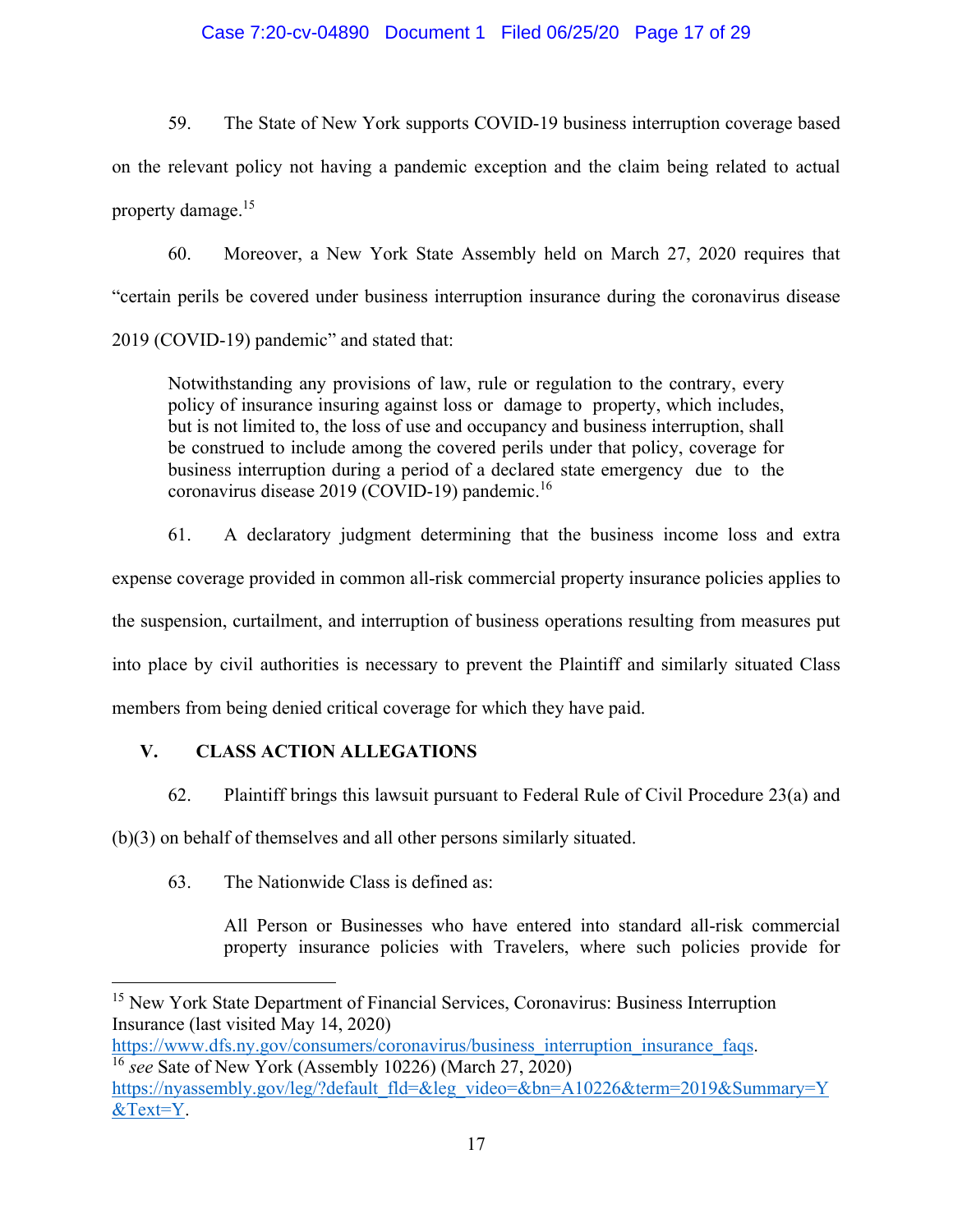business income loss and extra expense coverage and do not exclude coverage for pandemics, and who have suffered losses due to measures put in place by civil authorities to stop the spread of COVID-19.

The New York Sub-Class is defined as:

All New York Citizens or Businesses who have entered into standard all-risk commercial property insurance policies with Travelers, where such policies provide for business income loss and extra expense coverage and do not exclude coverage for pandemics, and who have suffered losses due to measures put in place by state authorities to stop the spread of COVID-19.

Excluded from each class are Defendants, their employees, officers, directors, legal representatives, heirs, successors, and wholly or partly owned subsidiaries or affiliated companies; Class Counsel and their employees; and the judicial officers and their immediate family members and associated court staff assigned to this case.

64. Plaintiff reserves its right to modify, expand, or amend the definitions of the proposed classes following the discovery period and before the Court determines whether class certification is appropriate.

65. Certification of Plaintiff's claims for class-wide treatment is appropriate because Plaintiff can prove the elements of its claims on a class-wide basis using the same evidence as would prove those elements in individual actions alleging the same claims.

## **A. Numerosity**

66. This action satisfies the requirements of Fed.R.Civ.P.  $23(a)(1)$ . The Class numbers at least in the hundreds and consists of geographically dispersed business entities who are insured for business interruption losses. Travelers sells many insurance policies in the State of New York and most, if not all, other states and therefore joinder of the Class members is impracticable.

67. The identity of Class members is ascertainable, as the names and addresses of all Class members can be identified in Travelers's or their agents' books and records. Plaintiff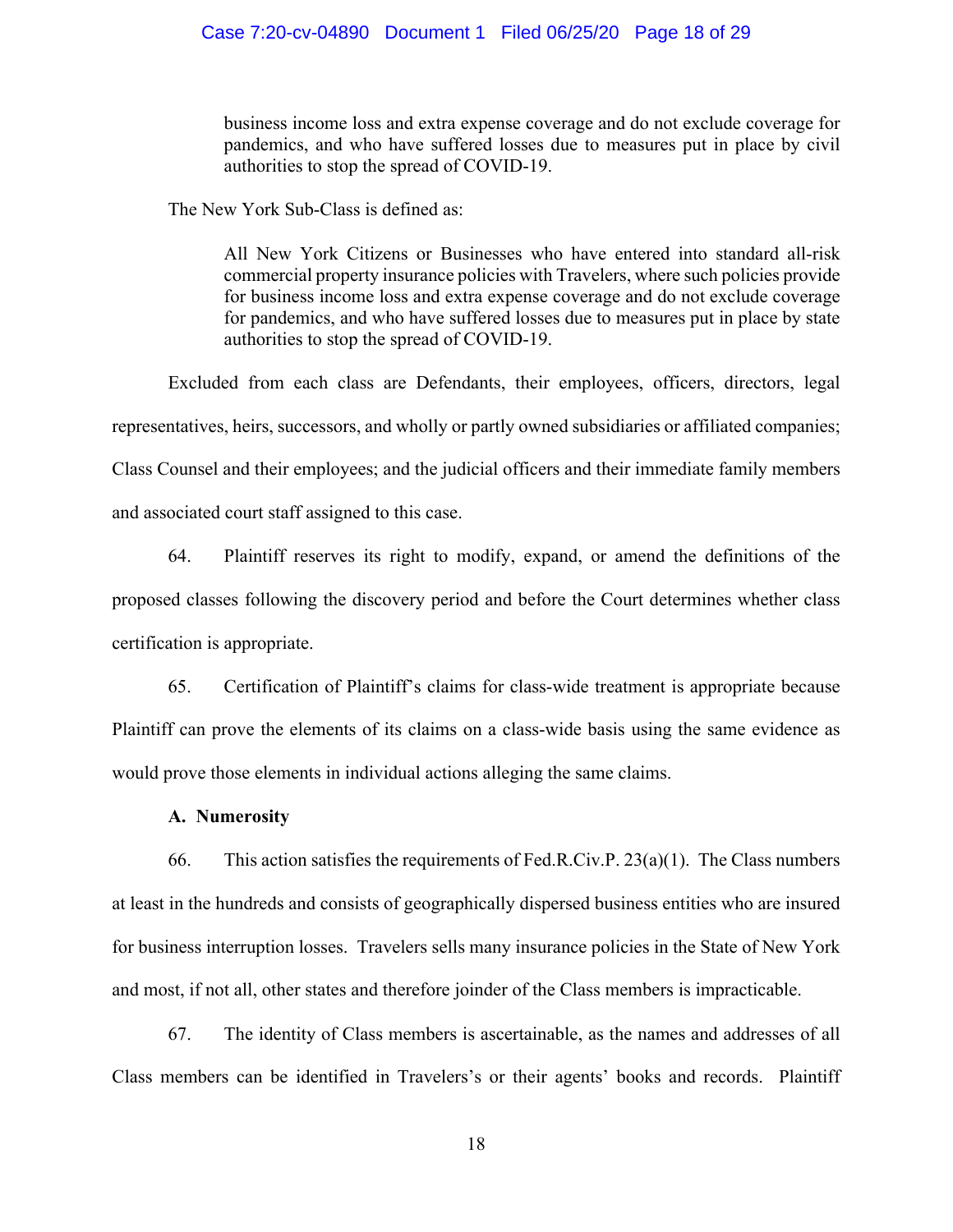#### Case 7:20-cv-04890 Document 1 Filed 06/25/20 Page 19 of 29

anticipates providing appropriate notice to the certified Class in compliance with Fed.R.Civ.P.  $23(c)(2)(A)$  and/or (B), to be approved by the Court after class certification, or pursuant to court order under Fed. R. Civ. P. 23(d).

#### **B. Typicality**

68. This action satisfies the requirements of Fed.R.Civ.P.  $23(a)(3)$  because Plaintiff's claims are typical of the claims of each of the Class members, as all Class members were and are similarly affected and their claims arise from the same all-risk commercial property insurance policy provisions entered into with Travelers. Each Class member's insurance policy contains the same form providing coverage for business income loss. None of the forms exclude coverage due to a governmental action intended to reduce the effect of the ongoing global pandemic. As a result, a declaratory judgment as to the rights and obligations under Plaintiff's Policy will address the rights and obligations of all Class members.

### **C. Adequacy of Representation**

69. Plaintiff is committed to prosecuting the action, will fairly and adequately protect the interests of the members of the Class, and has retained counsel competent and experienced in class action litigation, including litigation relating to insurance policies. Plaintiff has no interests antagonistic to or in conflict with other members of the Class. Plaintiff anticipates no difficulty in the management of this litigation as a class action.

#### **D. Commonality**

70. This action satisfies the requirements of Fed.R.Civ.P.  $23(a)(2)$  because there are questions of law and fact that are common to each of the classes. These common questions predominate over any questions affecting only individual Class members. The questions of law and fact common to the Class include, but are not limited to: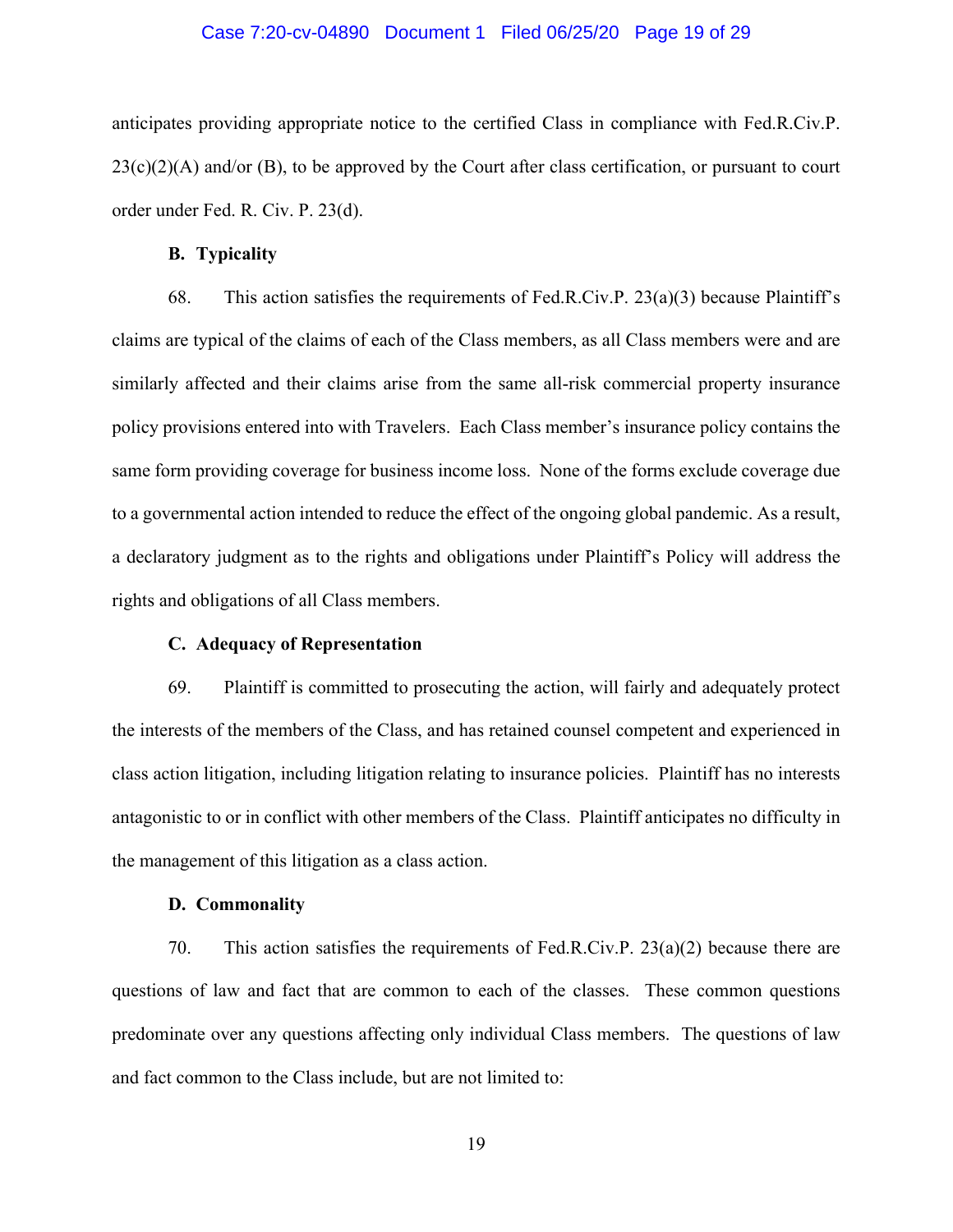a. Whether there is an actual controversy between Plaintiff and Travelers as to the rights, duties, responsibilities and obligations of the parties under the business interruption coverage provisions in standard all- risk commercial property insurance policies;

b. Whether state and federally mandated measures to reduce the spread of the COVID-19 pandemic are excluded from Plaintiff's and the Class members' standard all-risk commercial property insurance policies;

c. Whether measures implemented by civil authorities to stop the spread of COVID-19 caused business interruptions including physical loss and damage to covered commercial property;

d. Whether Travelers repudiated and breached the all-risk commercial property insurance policies issued with business interruption coverage by seeking to deny claims for coverage; and

e. Whether Plaintiff and Class members suffered damages as a result of the anticipatory breach by Travelers.

# **E. Superiority/Predominance**

71. This action satisfies the requirements of Fed.R.Civ.P. 23(b)(3). A class action is superior to other available methods for the fair and efficient adjudication of the rights of the Class members. The joinder of individual Class members is impracticable because of the vast number of Class members who have entered into the standard all-risk commercial property insurance policies with the Defendants across multiple states.

72. Because a declaratory judgment as to the rights and obligations under the uniform all-risk commercial property insurance policies will apply to all Class members, most or all Class Members would have no rational economic interest in individually controlling the prosecution of specific actions. The burden imposed on the judicial system by individual litigation, and to Travelers, by even a small fraction of the Class members, would be enormous.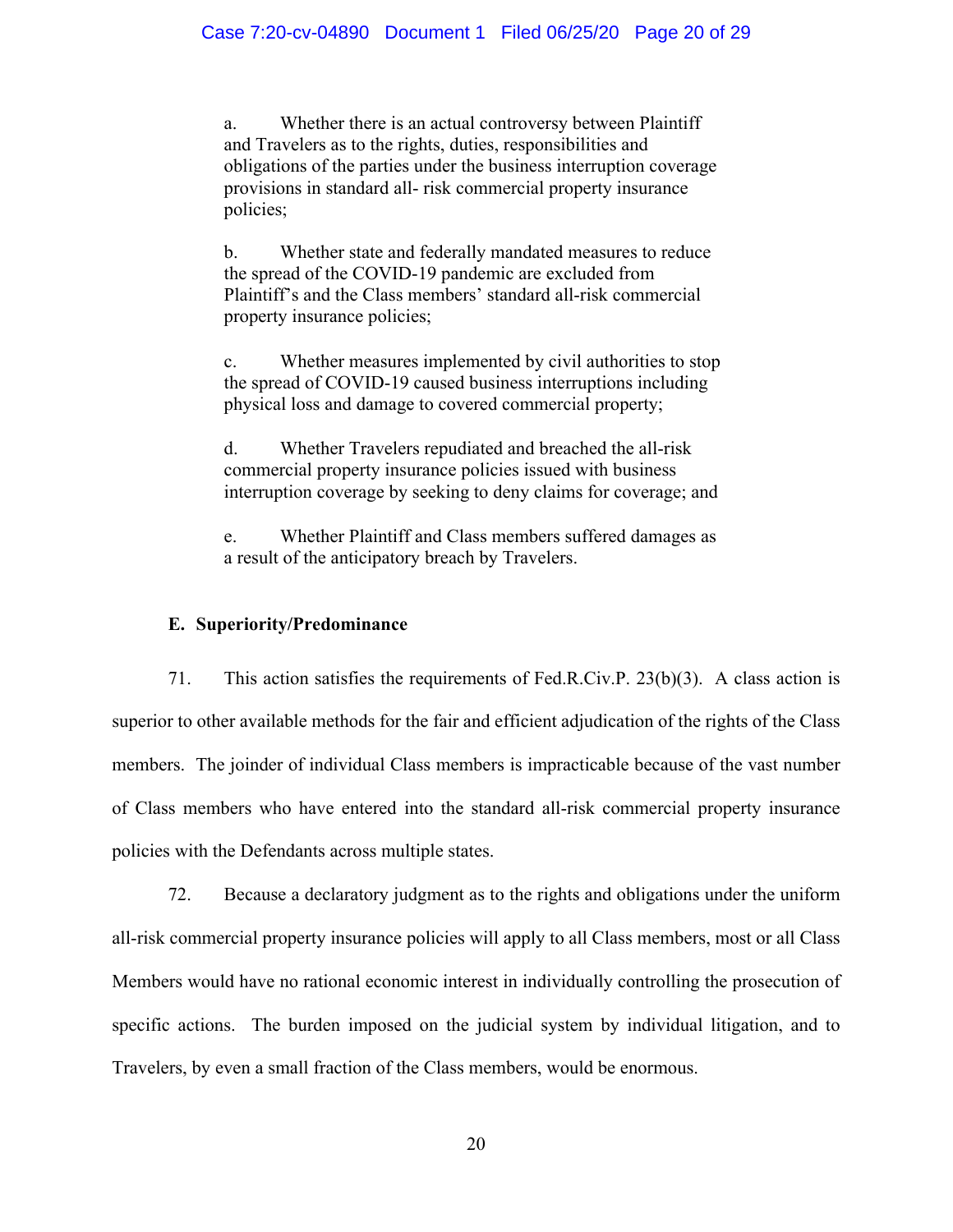### Case 7:20-cv-04890 Document 1 Filed 06/25/20 Page 21 of 29

73. The benefits to the legitimate interests of the parties, the Court, and the public resulting from class action litigation substantially outweigh the expenses, burdens, inconsistencies, economic infeasibility, and inefficiencies of individualized litigation. Class adjudication is superior to other alternatives under Fed.R.Civ.P. 23(b)(3)(D). Class treatment will also mitigate the risk of inconsistent factual and legal determinations on the many issues in this lawsuit.

74. Plaintiff is not aware of any obstacles likely to be encountered in the management of this action that would preclude its maintenance as a class action. Rule 23 provides the Court with the authority and flexibility to maximize the efficiencies and benefits of the class mechanism and reduce management challenges. The Court may, on motion of Plaintiff or on its own determination, certify nationwide and statewide classes for claims sharing common legal questions; use the provisions of Rule  $23(c)(4)$  to certify particular claims, issues, or common questions of law or of fact for class-wide adjudication; certify and adjudicate bellwether class claims; and use Rule  $23(c)(5)$  to divide any Class into subclasses.

## **FIRST CAUSE OF ACTION**

### **(Breach of Contract)**

75. Plaintiff incorporates by reference all paragraphs above as if set forth in full in this cause of action.

76. Plaintiff entered into a contract, the Policy, with Defendants. Defendants owed duties and obligations to Poughkeepsie under the Policy.

77. Plaintiff performed all that the Policy required it to do, including the consistent payment of premiums specified by Defendants.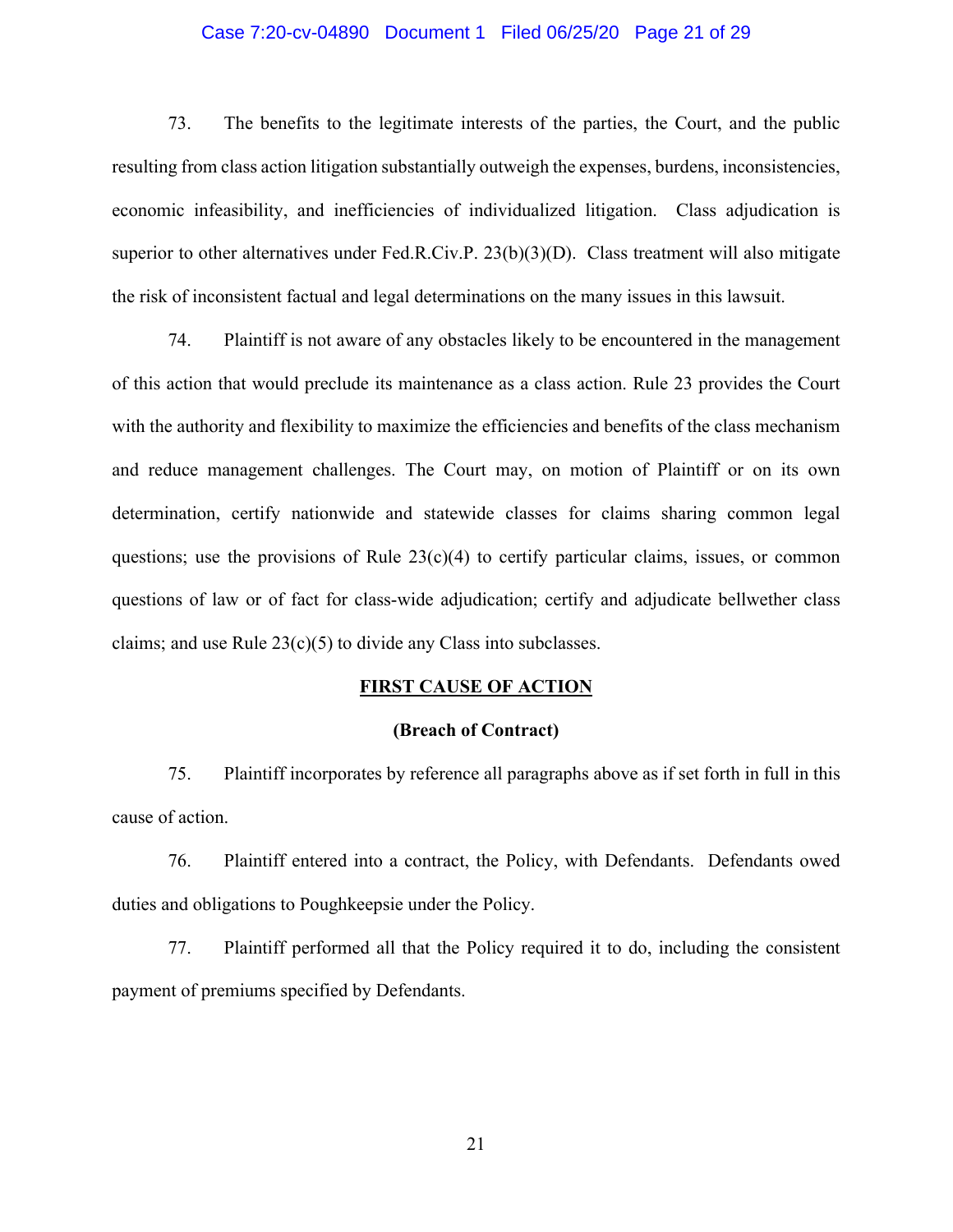### Case 7:20-cv-04890 Document 1 Filed 06/25/20 Page 22 of 29

78. In the business interruption coverage, Defendants agreed to pay for their insureds' actual loss of Business Income sustained due to the necessary suspension of Poughkeepsie's operations during the "period of restoration."

79. Defendants also agreed to pay for their insureds' actual loss of Business Income sustained due to the interruption of their operations during the disruption period caused by direct physical loss or damage.

80. Defendants' Policy language defines "Business Income" as Net Income (Net Profit or Loss before income taxes) that would have been earned or incurred.

81. The Closure Orders caused direct physical loss and damage to Plaintiff's and the other Class Members' Covered Properties, requiring suspension of operations at the Covered Properties. Losses caused by the Closure Orders thus triggered the Business Income provision of Plaintiff's and the other Class Members' Travelers policies.

82. Travelers's denial of Plaintiff's claim is not in accordance with the terms of the Policy and New York law.

83. Travelers has breached their contractual duties of good faith and fair dealing owed to Plaintiff in the following respects:

> a. Unreasonably acting or failing to act in a manner that deprives Poughkeepsie of the benefits of the Policy;

> b. Unreasonably engaging in a pattern and practice of acting or failing to act in a manner that deprives its insureds of the benefits of policies it issues;

> c. Unreasonably failing to conduct a prompt, fair, balanced and thorough investigation of all of the bases of Poughkeepsie's claim;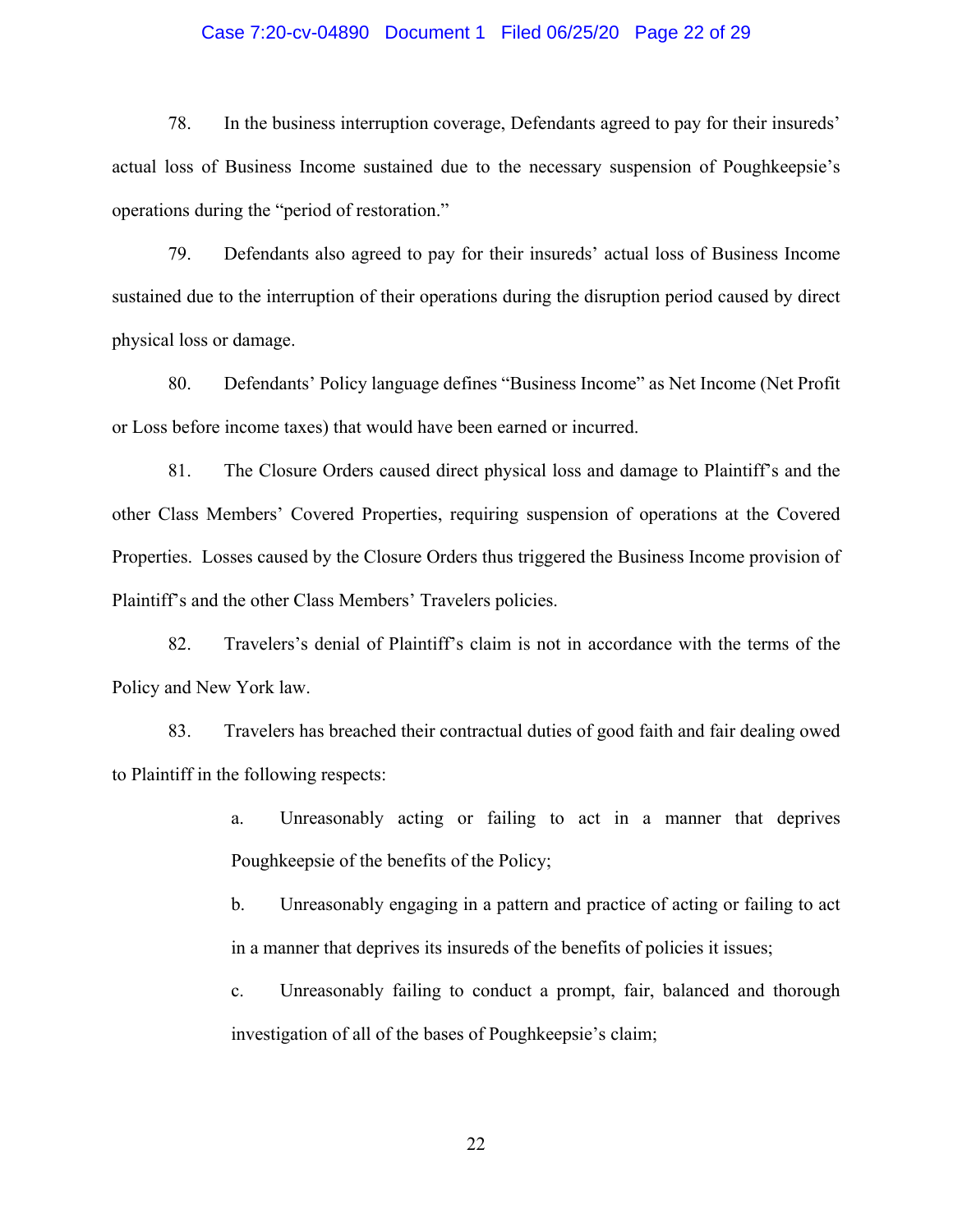#### Case 7:20-cv-04890 Document 1 Filed 06/25/20 Page 23 of 29

d. Unreasonably engaging in a pattern and practice of failing to conduct a prompt, fair, balanced and thorough investigation of all of the bases of claims made under policies it issues;

e. Unreasonably failing to diligently search for and consider evidence that supports coverage of Poughkeepsie's claim;

f. Unreasonably engaging in a pattern and practice of failing of failing to diligently search for and consider evidence that supports coverage of claims;

g. Unreasonably failing to conduct an investigation to determine the efficient proximate cause (predominant cause) of Poughkeepsie's business interruption and closure losses;

h. Unreasonably of failing to conduct an investigation to determine the actual and proximate causes on claims made by the insureds;

i. Unreasonably failing to consider Plaintiff and other Class Members' interests;

j. Unreasonably failing to apply the Policy's definitions and terms to determine whether Poughkeepsie's claim was covered; and

k. Unreasonably compelling Poughkeepsie to institute this action to obtain benefits due under the Policy.

84. Plaintiff is informed and believes, and thereon alleges, that the foregoing unreasonable, malicious, oppressive and/or fraudulent misconduct was not limited to Travelers's evaluation of this particular claim, but represents an ongoing pattern and practice, which it applies to all of its policyholders, that is specifically designed by Travelers to earn illicit profits at the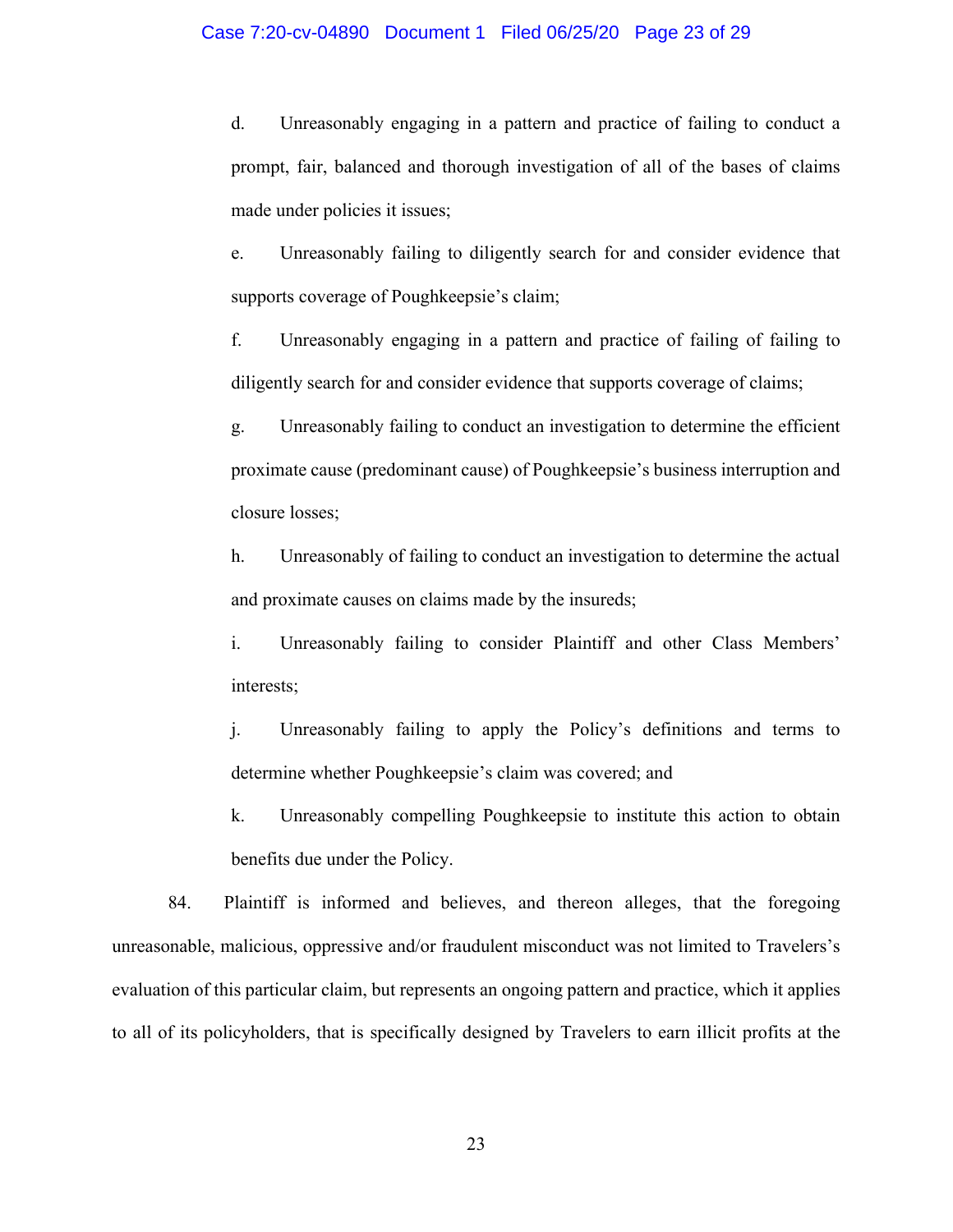### Case 7:20-cv-04890 Document 1 Filed 06/25/20 Page 24 of 29

expense of its policyholders' rights. This ongoing pattern of conduct constitutes institutional bad faith.

85. Travelers's institutional bad faith constitutes reprehensible conduct because it is part of a consistent pattern of unfair practices and not an isolated occurrence. The pattern of unfair practices constitutes a conscious course of wrongful conduct that is firmly grounded in Defendants' policies and practices, specifically as in response to the COVID-19 pandemic. Plaintiff is informed and believes and thereon alleges that Defendants have engaged in similar wrongful conduct as to other insureds and that it has substantially increased its profits as a result of causing similar harm to others.

86. As a direct and proximate result of Travelers's conduct and breach of its contractual obligations, Plaintiff has suffered damages under the Policy in an amount to be determined according to proof at the time of trial, and other foreseeable and consequential damages according to proof and in amounts to be determined at the time of trial.

87. As a further proximate result of Defendants' unreasonable conduct, Plaintiff was compelled to retain legal counsel to obtain the benefits due under the Policy. Therefore, Travelers is liable to Plaintiff for the attorneys' fees reasonably necessary and incurred by Plaintiff in order to obtain the Policy benefits.

88. Defendants' conduct was intended to cause injury to Plaintiff; and/or was conduct carried on by Defendants with a willful and conscious disregard of Plaintiff's rights, subjected Plaintiff to unjust hardship in conscious disregard of its rights; and/or constituted an intentional misrepresentation or concealment of a material fact known to Defendants with the intention to deprive Plaintiff of property or legal rights or to otherwise cause injury. Plaintiff is therefore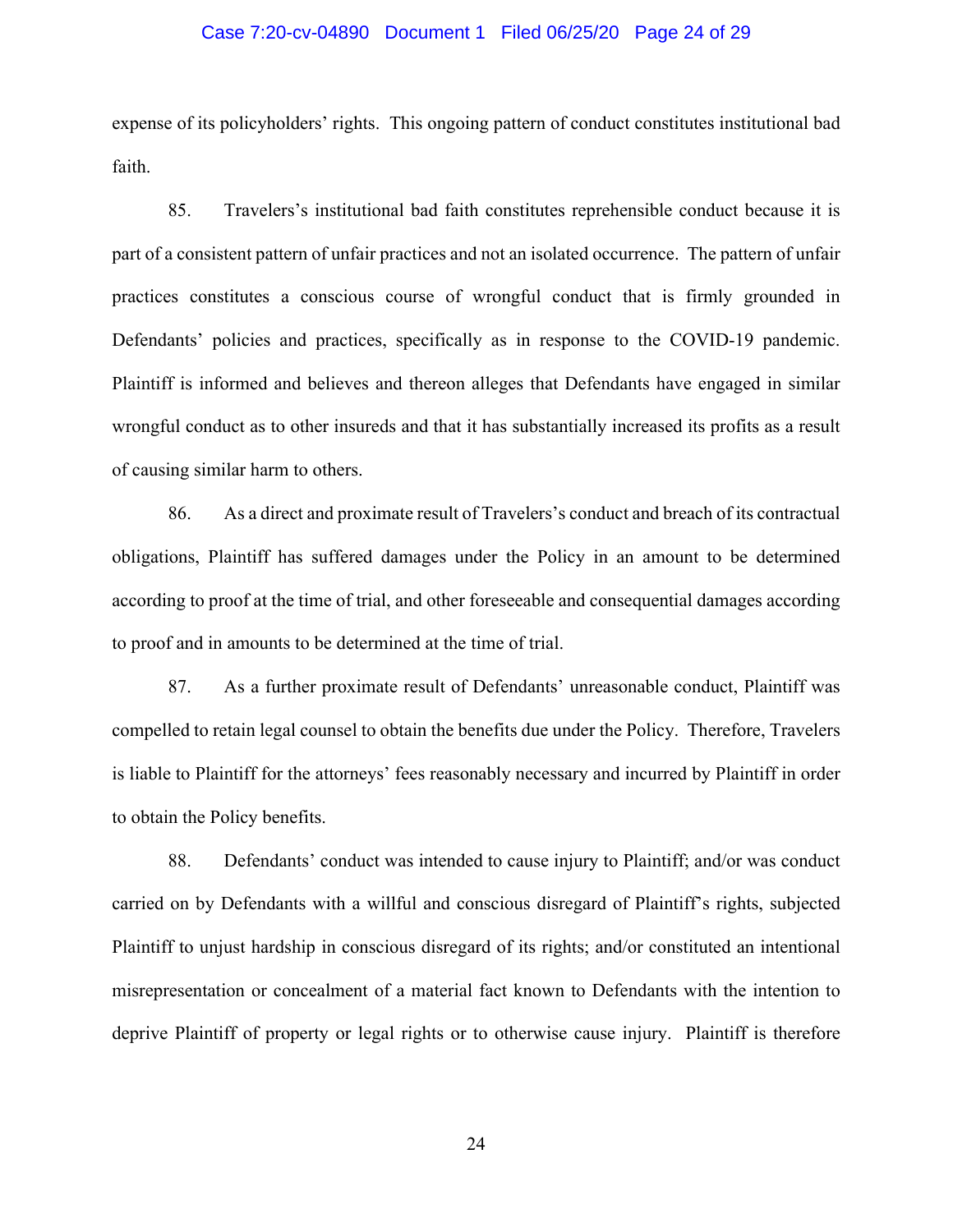### Case 7:20-cv-04890 Document 1 Filed 06/25/20 Page 25 of 29

entitled to an award of punitive damages in an amount appropriate to punish and set an example for other similarly situated insurers.

89. Defendants' conduct was undertaken by its corporate officers, directors or managing agents who were responsible for claims supervision and operations, underwriting, communications, and/or decisions; and/or this conduct was authorized by one or more of Defendants' officers, directors or managing agents; and/or one or more of Defendants' officers, directors or managing agents knew of the actions and adopted or approved that conduct after it occurred. This conduct was, therefore, undertaken on behalf of Defendants.

## **SECOND CAUSE OF ACTION**

### **(Declaratory Judgment – Business Income Coverage)**

90. Plaintiff repeats the allegations set forth in paragraphs 1-89 as if fully set forth herein.

91. Plaintiff's Travelers Policy, as well as those of the other Class Members, are contracts under which Travelers was paid premiums in exchange for its promise to pay Plaintiff's and the other Class Members' losses for claims covered by the Policy.

92. Plaintiff and other Class Members have complied with all applicable provisions of the Policies and/or those provisions have been waived by Travelers or Travelers is estopped from asserting them, and yet Travelers has abrogated its insurance coverage obligations pursuant to the Policies' clear and unambiguous terms and has wrongfully and illegally refused to provide the coverage to which Plaintiff and Class Members are entitled.

93. Travelers has denied claims related to COVID-19 on a uniform and class-wide basis, without individual bases or investigations, so the Court can render declaratory judgment no matter whether members of the Class have filed a claim.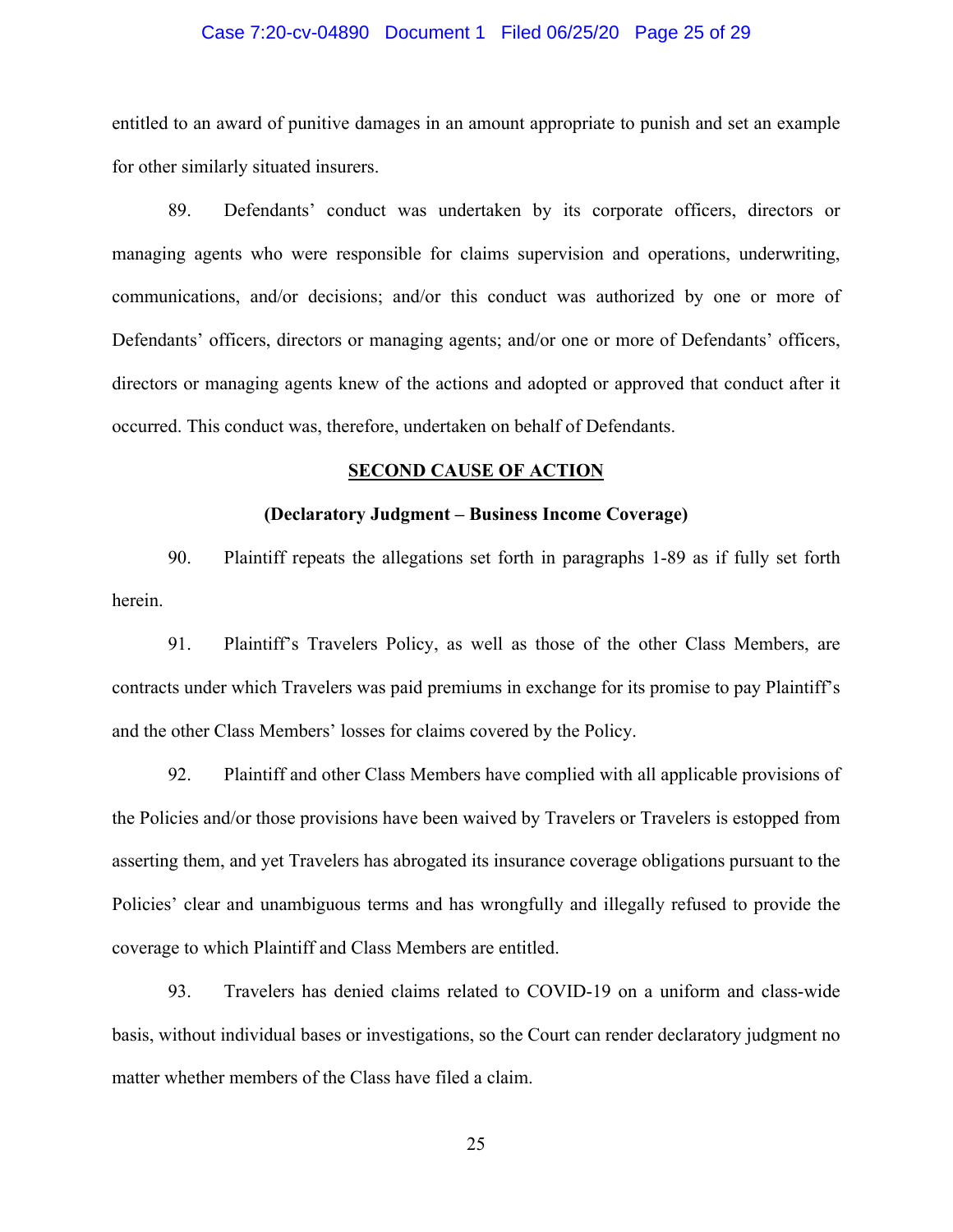### Case 7:20-cv-04890 Document 1 Filed 06/25/20 Page 26 of 29

94. An actual case or controversy exists regarding Plaintiff's and the other Class Members' rights and Travelers's obligations under the Policies to reimburse Plaintiff's and Class Members for the full amount of Business Income losses incurred by Plaintiff's and the other Class Members in connection with the suspension of their businesses stemming from Orders intended to mitigate the COVID-19 pandemic.

95. Pursuant to 28 U.S.C. § 2201, Plaintiff and the other Class Members seek a declaratory judgment from this Court declaring the following:

- a. Plaintiff's and the other Class Members' Business Income losses incurred in connection with the Closure Order and the necessary interruption of their businesses stemming from Orders intended to mitigate the COVID-19 pandemic are insured losses under their Policies; and
- b. Travelers is obligated to pay Plaintiff and other Class Members for the full amount of the Business Income losses incurred and to be incurred in connection with the Closure Order during the period of restoration and the necessary interruption of their businesses stemming from Orders intended to mitigate the COVID-19 pandemic.

### **THIRD CAUSE OF ACTION**

#### **(Declaratory Judgment – Civil Authority Coverage)**

96. Plaintiff repeats the allegations set forth in paragraphs 1-95 as if fully set forth herein.

97. Plaintiff brings this Count individually and on behalf of the other Class Members.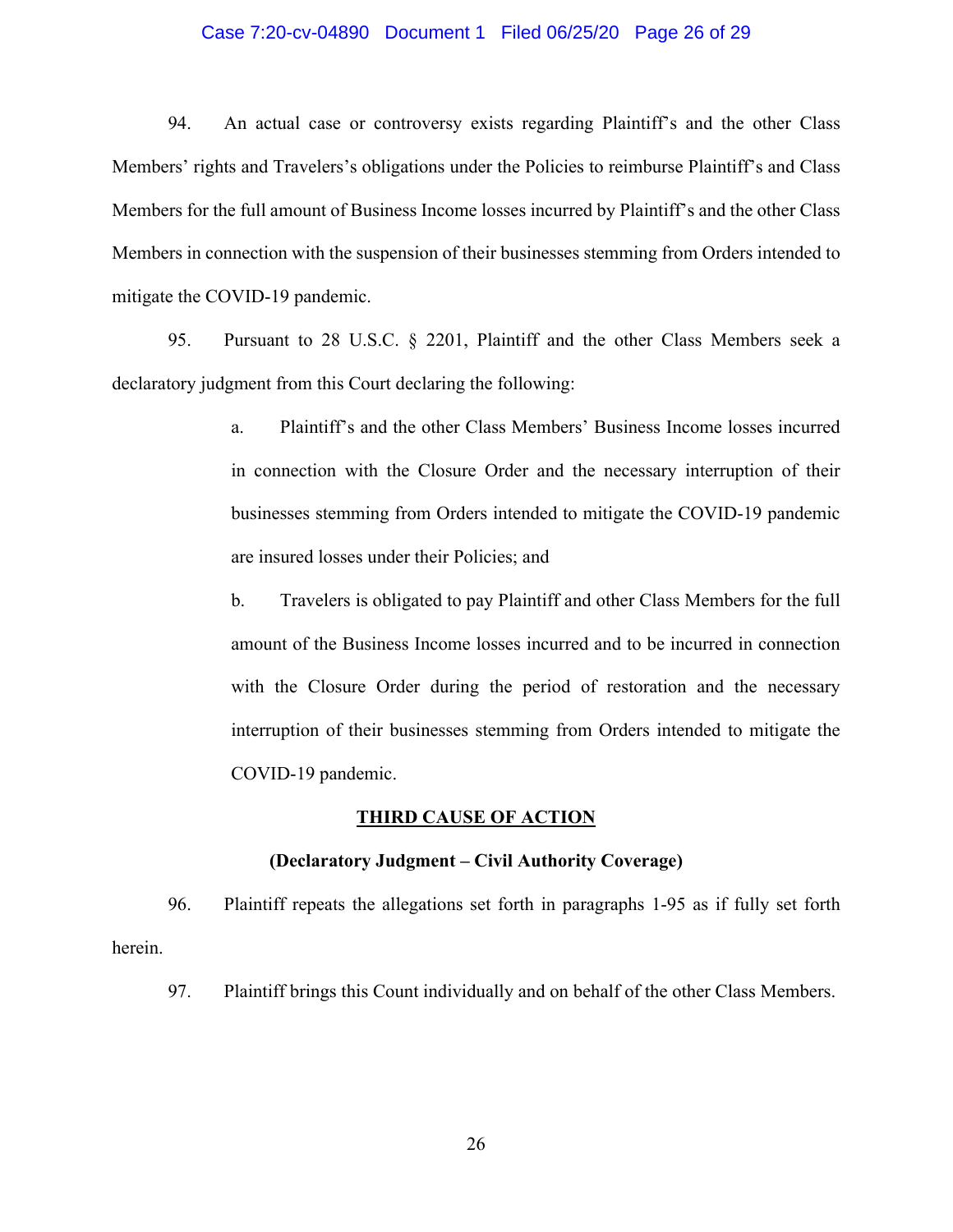#### Case 7:20-cv-04890 Document 1 Filed 06/25/20 Page 27 of 29

98. Plaintiff's Travelers Policy, as well as those of the other Class Members, are contracts under which Travelers was paid premiums in exchange for its promise to pay Plaintiff's and other Class members' losses for claims covered by the Policy.

99. Plaintiff and Class Members have complied with all applicable provisions of their policies, and yet Travelers has abrogated its insurance coverage obligations pursuant to the policies' clear and unambiguous terms and has wrongfully and illegally refused to provide coverage to which Plaintiff and Class Members are entitled.

100. Travelers has denied claims related to COVID-19 on a uniform and class wide basis, without individual bases or investigations, so the Court can render declaratory judgment no matter whether members of the Class have filed a claim.

101. An actual case or controversy exists regarding Plaintiff's and other Class Members' rights and Travelers's obligations under the Policies to reimburse Plaintiff and other Class Members for the full amount of covered Civil Authority losses incurred by Plaintiff and other Class Members in connection with Closure Orders and the necessary interruption of their businesses stemming from the Orders intended to mitigate the COVID-19 pandemic.

102. Pursuant to 28 U.S.C. § 2201, Plaintiff and the other Class Members seek a declaratory judgment from this Court declaring the following:

a. Plaintiff's and other Class Members' Civil Authority losses incurred in connection with the Closure Orders and the necessary interruption of their businesses stemming from the COVID-19 pandemic are insured losses under their Policies; and

b. Travelers is obligated to pay Plaintiff and other Class members the full amount of the state and federal Civil Authority losses incurred and to be incurred in connection with the covered losses related to the Closure Orders and the necessary interruption of their businesses stemming from the Orders intended to mitigate the COVID-19 pandemic.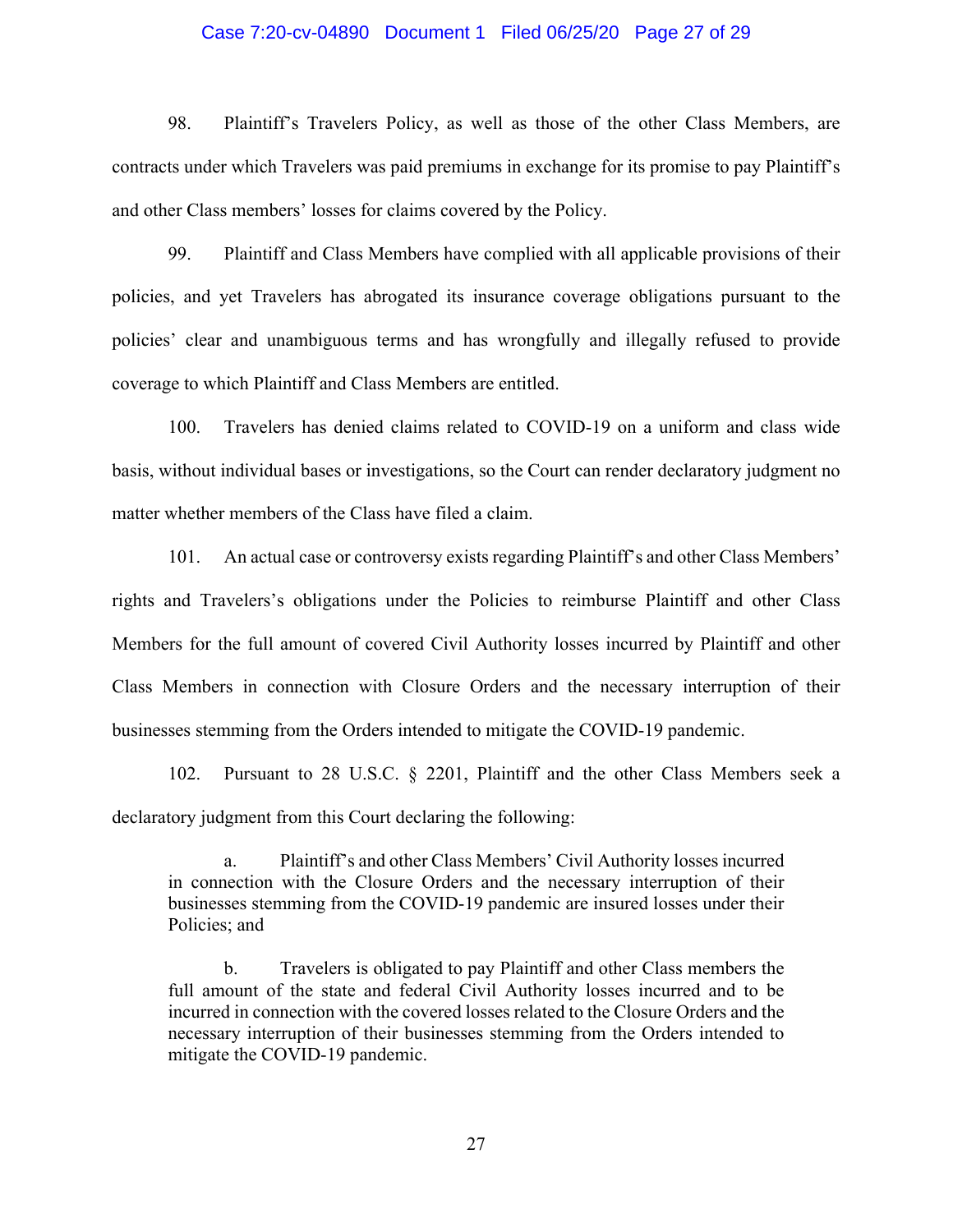### Case 7:20-cv-04890 Document 1 Filed 06/25/20 Page 28 of 29

**WHEREFORE**, Plaintiff, on behalf of itself and all similarly situated individuals, demands judgment against the Defendants as follows:

- 1) Declaring this action to be a proper class action maintainable pursuant to Federal Rule of Civil Procedure  $23(a)$  and Rule  $23(b)(3)$  and declaring Plaintiff and its counsel to be representatives of the Class;
- 2) Issuing a Declaratory Judgment declaring the Parties' rights and obligations under the insurance policies;
- 3) Awarding Plaintiff and the Class compensatory damages from Travelers's breach of the insurance policies in an amount to be determined at trial, together with appropriate prejudgment interest at the maximum rate allowable by law;
- 4) Awarding Plaintiff and the Class costs and disbursements and reasonable allowances for the fees of Plaintiff and the Class's counsel and experts, and reimbursement of expenses; and
- 5) Punitive damages in accordance with proof and in an amount consistent with applicable precedent;
- 6) Awarding such other and further relief the Court deems just, proper, and equitable.

# **JURY TRIAL DEMANDED**

Plaintiff demands a trial by jury for all claims so triable.